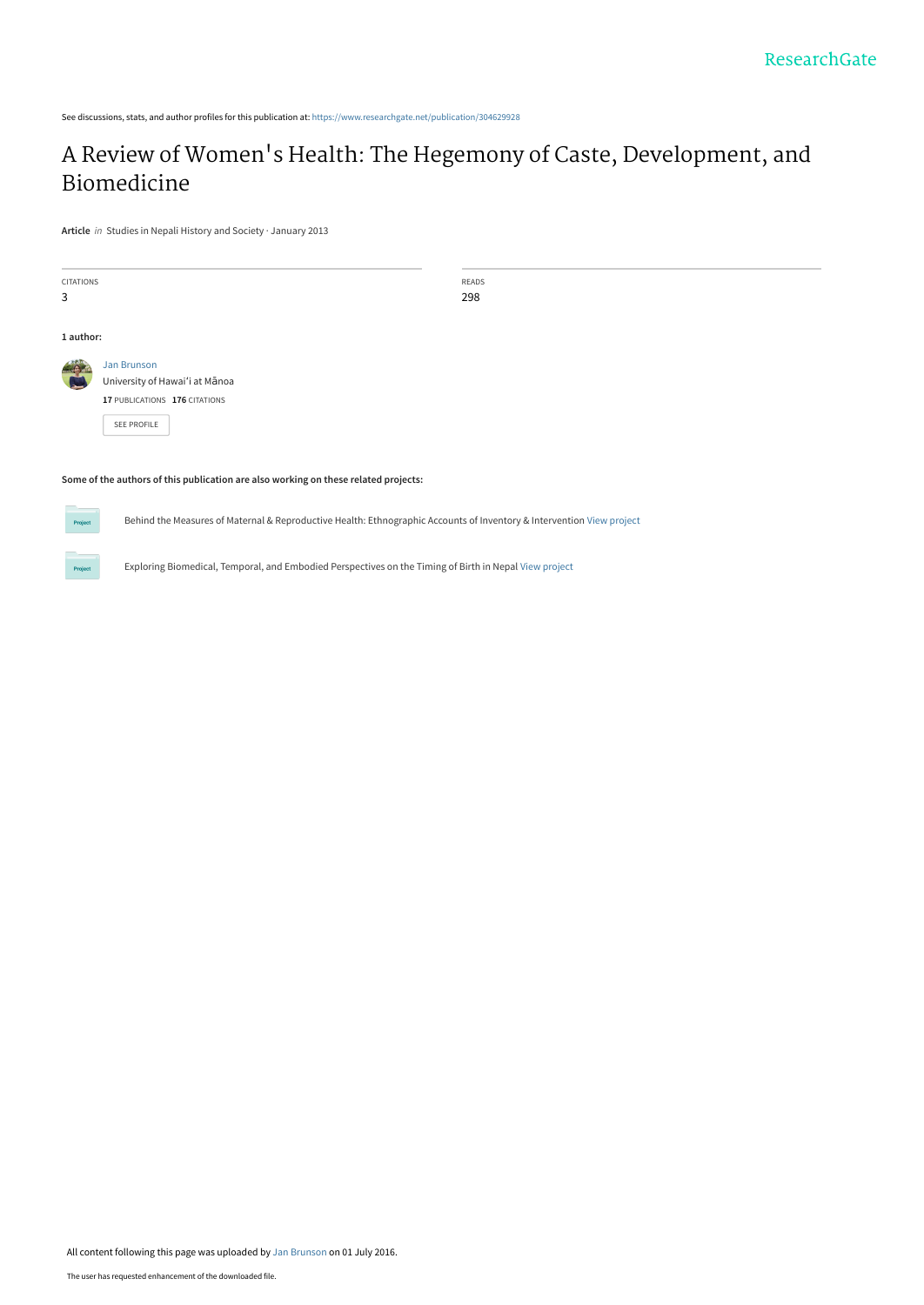## A REVIEW OF WOMEN'S HEALTH: THE HEGEMONY OF CASTE, DEVELOPMENT, AND BIOMEDICINE

## Jan Brunson

## **Introduction**

There are numerous socially deemed experts on women's health. They come in various forms of 'professionals' – biomedical, family planning, public health, demographic, and governmental – and each professes an expert knowledge on women's health of a slightly different kind. In Nepal, there is a history of those development and health professionals being in positions of power, whether on a global scale such as a member of the global North working in rural Nepal, or on some local social hierarchy such as being highcaste or wealthy. A range of scholarship has provided us with the intellectual tools to deconstruct and analyze the hegemonic production and reproduction of such 'expert knowledge': Foucault in terms of the demographic surveillance of populations (1979) and the medical gaze (1973); Subaltern theorists in terms of the global North's production of expert knowledge about the global South (Spivak 1988), and critical studies of development in the rejection of linear and homogenizing notions of 'progress' (Escobar 1994; Ferguson 1997; Scott 1999). Those on the receiving end of 'expert knowledge' are equally capable of critiquing relations of power; they grapple with inequities in various social statuses on a regular basis. Seira Tamang (2002), for example, describes janajāti women's critical responses to high-caste Kathmandu development workers in their village, and in the present article I describe one instance in which a woman with minimal formal education from an agricultural family instructed me, with intentional irony, to use family planning.

Lock and Kaufert (1998) point out that, since the twentieth century, women have experienced an increased appropriation of their bodies for medical practice particularly in relation to pregnancy (and its prevention) and childbirth. I follow their recommendation to begin from the position that "medicalization and power are ideas which must be grounded historically and culturally, as must resistance, agency, and autonomy" (Lock and Kaufert 1998: 1). As a medical anthropologist, in this paper I aim to show the real constraints and consequences of hegemonic systems such as caste,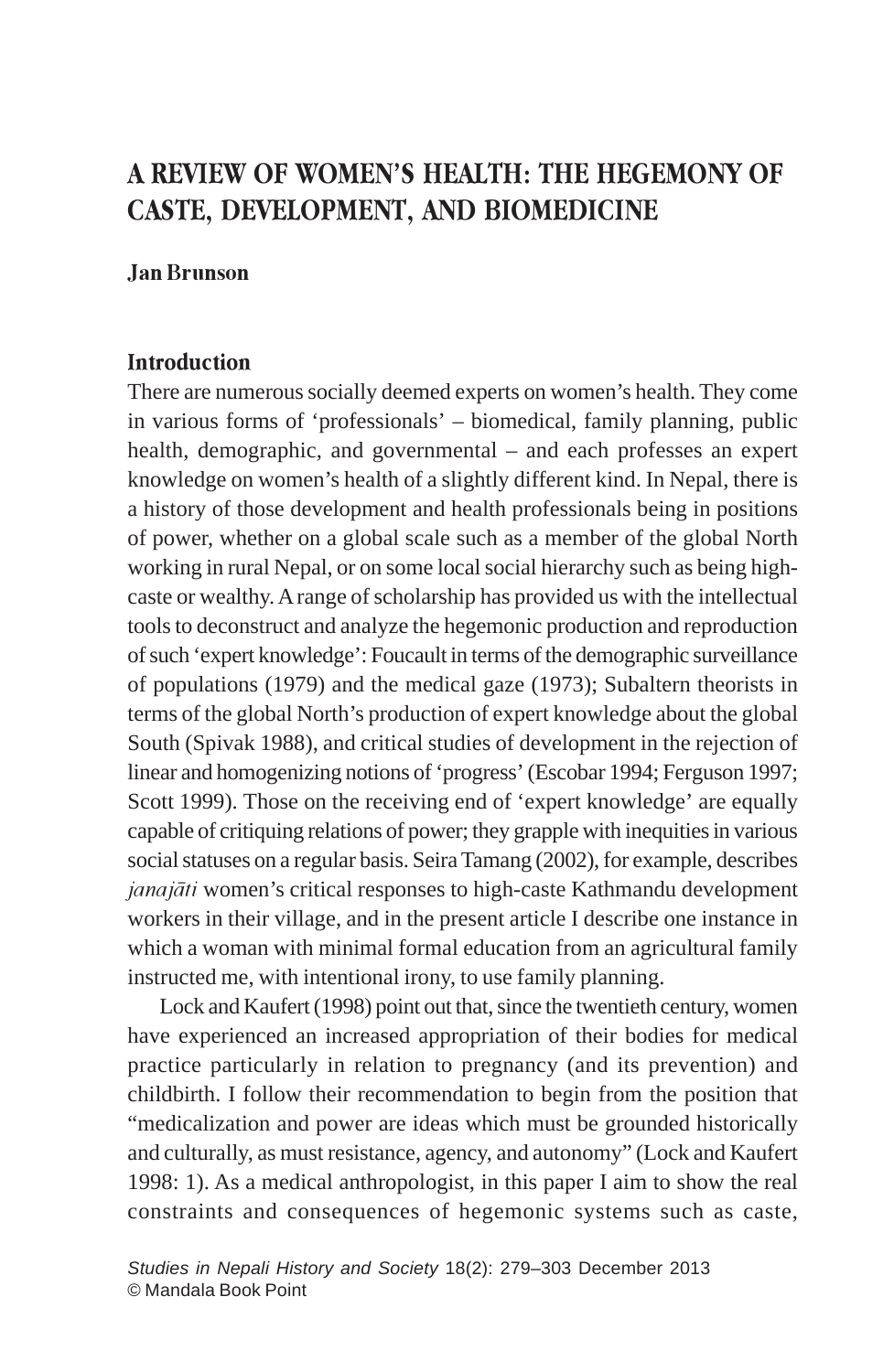development, and biomedicine for women's well-being, but also to narrate the agency and creativity with which humans negotiate such limitations. The intention of this article is to analyze how particular hegemonic discourses on women's health have tangible impacts on the well-being of women of child-bearing age in a semi-urban village located at the edge of the Kathmandu Valley. I utilize a decade of intermittent research in this community to explicate three areas in which dominant discourses about women's well-being have significantly shaped their lived experiences: caste and autonomy, development and fertility, and biomedicine and birth. These examples come from a specific place, between the rural and urban extremes of Nepal, and from a specific group of women, Parbatiya Hindu-caste women. Therefore, in no way can these examples be taken to represent the vast diversity of women who live in Nepal, nor does this paper attempt to review something called 'women's health' throughout the entire country.

Anthropological research on contemporary communities throughout Nepal have demonstrated and celebrated the diversity of women's lived experiences from the classic 1981 series *The Status of Women in Nepal* and Lynn Bennett's *Dangerous Wives and Sacred Sisters* (1983)*,* to more recent additions such as *On the Edge of the Auspicious* (Cameron1998) and *If Each Comes Halfway* (March 2002). The fact that several ethnographies (Ahearn 2001; Justice 1986) deal explicitly with a community's encounters with development projects evidences how pervasive and influential nongovernmental organizations (NGOs) and multi-lateral organizations (such as USAID) have been in Nepal. Stacy Pigg (1992) and Seira Tamang (2002) have written influential critiques of development's construction of 'women' and 'the village' in this regard. This paper builds on the insights regarding the diversity of women's experiences as evidenced in the canon on gender in Nepal but it focuses specifically on the ways in which women come to embody<sup>1</sup> the hegemony of global and local discourses on gender and health.

As a review article, the purpose of this paper is to draw connections amongst three related systems of power and women's health  $- j \bar{a} t$  (caste<sup>2</sup>),

<sup>&</sup>lt;sup>1</sup> I use the word 'embody' in its phenomenological sense, as lived experience (see Csordas 1994, 1999).

<sup>&</sup>lt;sup>2</sup> The English word 'caste' is an inadequate translation of the Nepali word ' $j\bar{a}t$ ' – see Cameron1998 for a summary explanation. Due to the lack of a better single-word translation, 'caste' is used in this article, though sparingly. I give the Nepali word ' $j\bar{a}t$ ' primacy in the text as much as possible.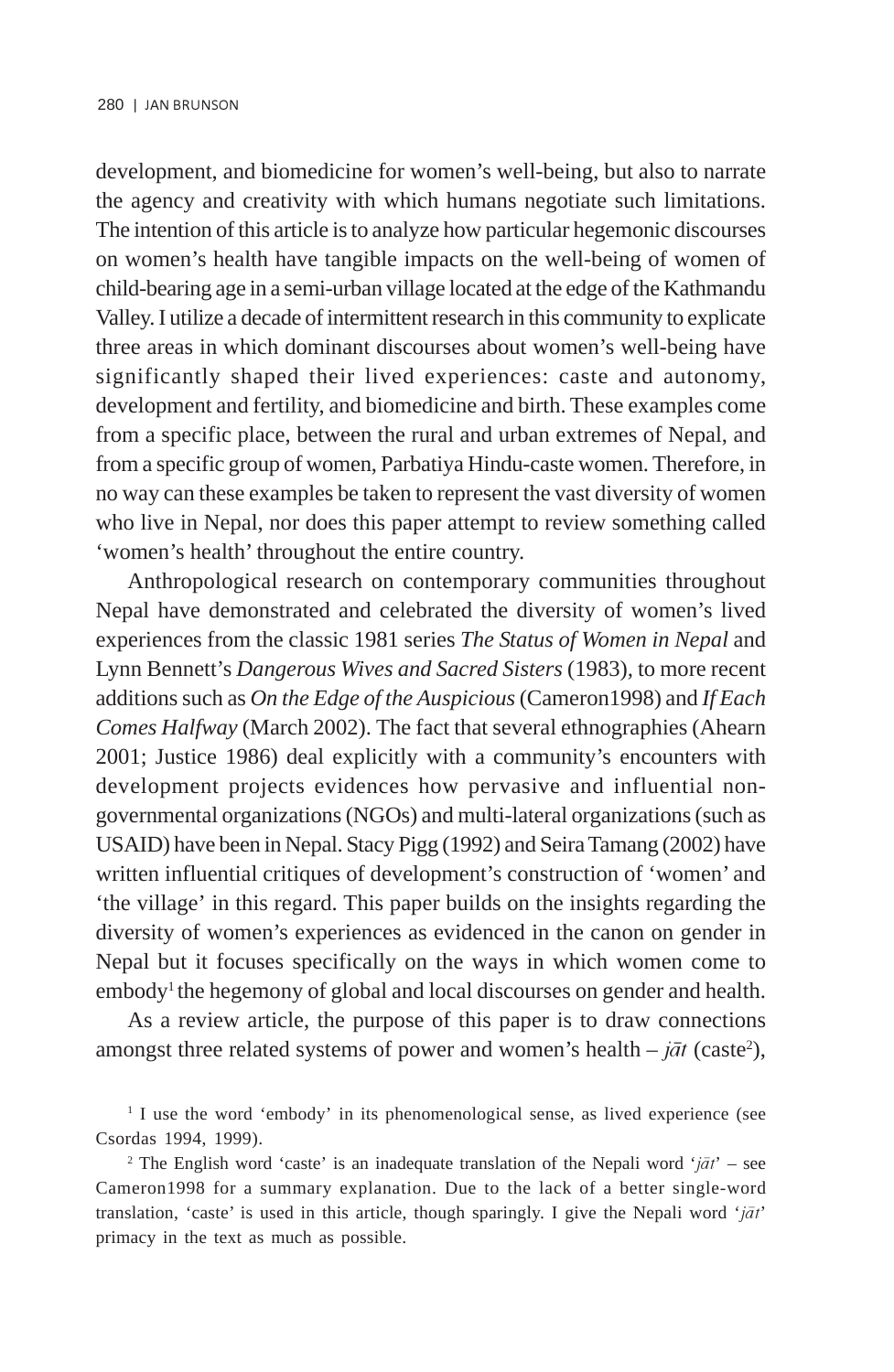development (*bikās*), and biomedicine<sup>3</sup> – in order to uncover how these dominant discourses shape Nepali Hindu-caste women's understanding and experience of health. I argue that women's health is not a set of facts to be discovered and understood; rather, it is co-produced by historically and culturally situated constructions of biomedical science and development. I use ethnographic examples from a community perched on the rim of the Kathmandu Valley to analyze the impact of dominant discourses on women's health, but I aim to move beyond any one of the examples below to examine their significance in relation to one another, as interrelated parts of a whole. While these three topics are not exhaustive of the variables and structures that impact women's health in this specific context, they are arguably some of the most significant; and when analyzed together rather than individually they provide a fuller picture of the whole of women's well-being. Only when one reaches an understanding of the ways power operates in the lives of women in a particular social context, and how various aspects of their identity intersect to create advantage or disadvantage, can one begin to understand their health.

#### The Community Context

The following examples and conclusions come from a decade of intermittent research conducted with Parbatiya Hindu-caste women in a semi-urban village at the edge of the Kathmandu Valley that I call Vishnupura.<sup>4</sup> The stories come from case studies of 28 families selected to represent a range of  $j\bar{a}t$ , household structure (nuclear and joint), and socioeconomic status.

During thirteen months of research carried out between 2003 and 2005 I used a mixed method approach that incorporated an initial enumeration of households and a survey of a random sample of households, the selection of thirty case studies representing a range of important cultural and economic factors, interviews and observations at the local sub-health post and the two hospitals utilized by locals, and ongoing participant observation. I fully

<sup>3</sup> I define biomedicine as a system of clinical medicine based on modern Western science that emphasizes technology in diagnosis and treatment.

4 In compliance with Institutional Review Board requirements, I use pseudonyms for the name of the community and the individuals who shared their stories. In previous publications I used the pseudonym Vishnumati, the name of a well-known river that runs through Kathmandu. I discovered that that name was too distracting to Nepali speakers, so I have changed it to Vishnupura.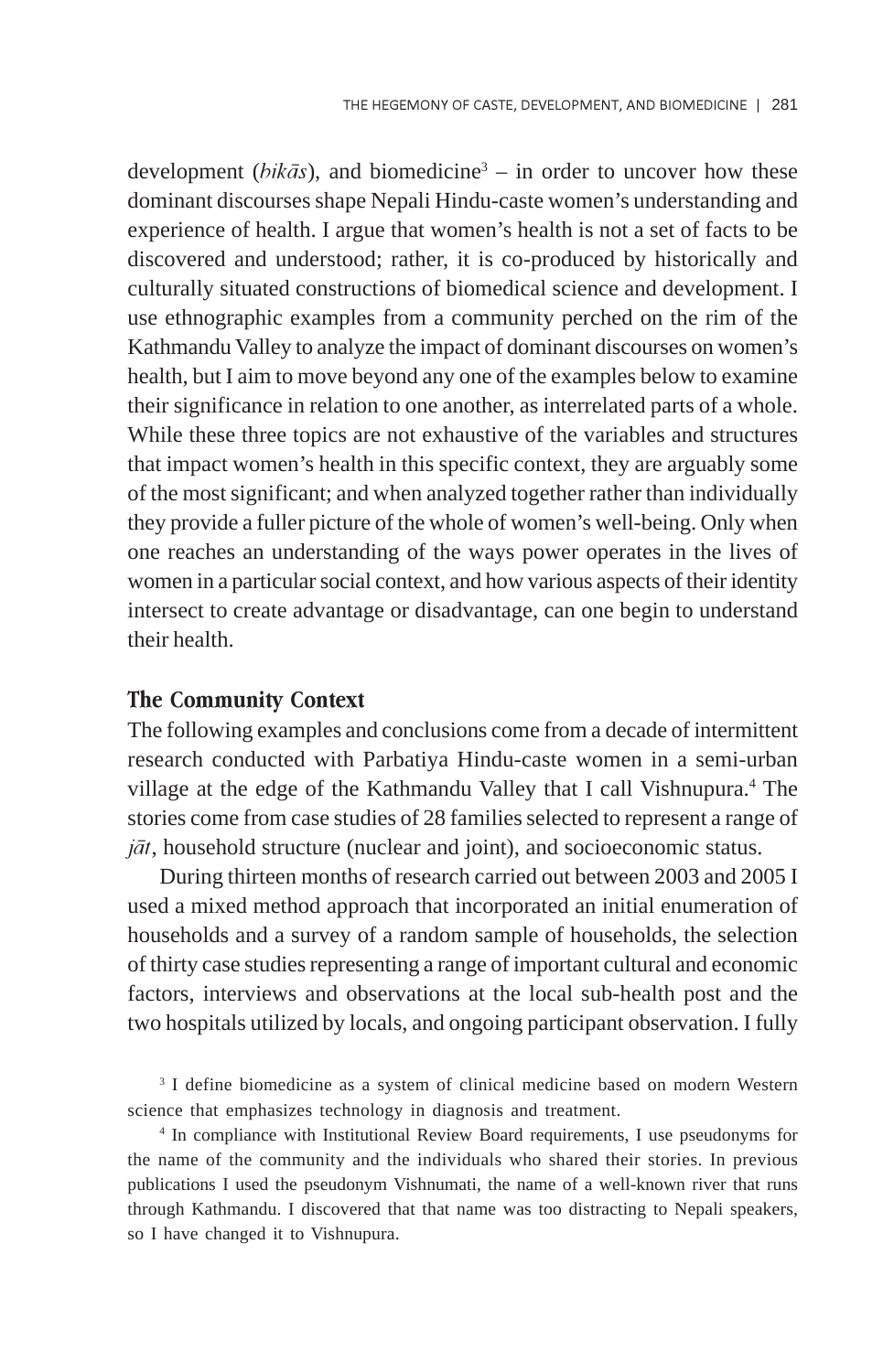immersed myself in family and community life by becoming the paying guest of a local Newar family and participating in daily life and rituals.

In the initial months of the project I mapped and enumerated households  $(N=794)$  of the two most populous political sections (wards) of the village and surveyed a random sample of 248 households for basic demographic, household history, and birth information. The number 250 was selected as a number that would result in statistically significant descriptive statistics for the population of households in the two wards.<sup>5</sup> The data gathered in the survey provided information for choosing families for in-depth case studies according to a sampling matrix of the following characteristics: caste, socioeconomic status, education, and age. I had to select additional lowcaste (or Dalit) families from the two wards for the case studies to compensate for the small number of them in the population. In addition, there were no low-caste families in my random sample that were in the category of moderate or high socioeconomic status.

Ultimately I selected thirty case studies (with two eventually dropping out at different stages in the interview schedule) that represented de facto joint and nuclear families of each caste and, other than the low-caste families, of middle or low socio economic status. Wealthy Nepali families were few and anomalous in the area, so I excluded them from the case studies. As mentioned previously, I limited my case study households to Parbatiya Hindu-caste Nepalis – a substantial and influential group, yet only one of many diverse cultural groups found in Nepal. We<sup>6</sup> interviewed the married women of reproductive age at each household using a semi-structured, openended format an average of five times over the final seven months of my initial research period, and I also had many informal conversations with them

<sup>5</sup> There were two refusals. I excluded households in which one or more spouses were not citizens of Nepal.

<sup>6</sup> My research assistant Meena Manandhar was instrumental to this research in many ways. First, as a woman it would have been culturally inappropriate in this location for me to walk around and call upon families alone. With another woman present, this behavior was fine. Second, though I am conversationally fluent in Nepali, as a native speaker Meena has linguistic grace that I lack as an outsider. Though I was an active participant in the interview sessions, I relied on her to ask most of my questions. I crafted the interview schedule and translated the questions into Nepali and tested them with the help of another research assistant and native Nepali speaker, Manoj K. Shrestha.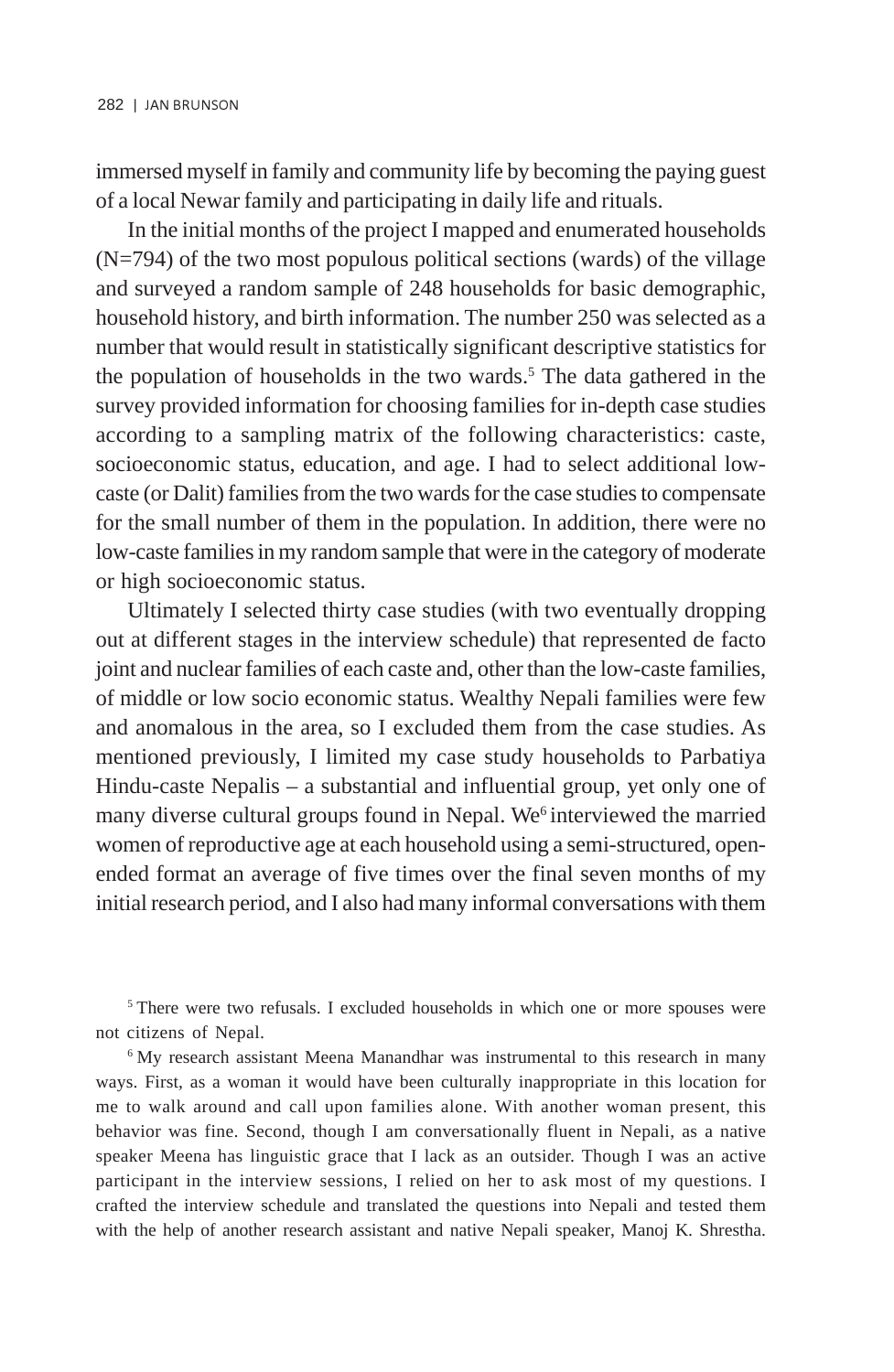along the way.7 Each interview ranged from thirty minutes to three hours. The topics of interviews were marriage, work, pregnancy, birth and postpartum experiences, and the role of women. The interviews took place alone in the privacy of the women's homes; however some of the most fruitful sessions occurred spontaneously with multiple household members or neighbors present. The first two introductory rounds of household interviews were not taped, but after building rapport I used an audio recorder for the remaining three interviews in the series. Thus, all quotes in the article are direct translations of women's recorded statements, the exceptional result of a painstaking process of translation and transcription. A year later, in 2005, I returned for three months of follow-up research with the same case study families. During the summers of 2009 and 2010 I followed up with the families again, this time including their sons who had come of age and were poised for marriage.

The initial survey I administered in 2003 provides a snapshot of the demographics of the two wards at the beginning of the research period. The average number of years of education was seven for men and four for women. Fifty percent of the families owned their home and the other fifty percent rented. Forty percent of families owned at least one color television. Twentyone percent owned at least one motorcycle, and three percent owned a car. At that time, the markers of a 'middle class' family typically included a color television, possibly a computer, and a motorcycle. The children typically would have been educated through the School Leaving Certificate (SLC), with young men having more education on average than young women. Behind these averages lies diversity. For example, portions of the community were still quite rural and uneducated, and in the bazaar area unskilled laborers who were new to the area rented single rooms. In small numbers at the other end of the spectrum, a handful of families owned a car or had a child with a master's degree. I excluded from the study a few anomalous, considerably wealthy families such as those who owned car companies and international export businesses.

7 Originally I intended to interview husbands as well, but after discovering a few women were experiencing marital violence I abandoned the idea. The nature of my interviews could have placed women at further risk had I interviewed their husbands.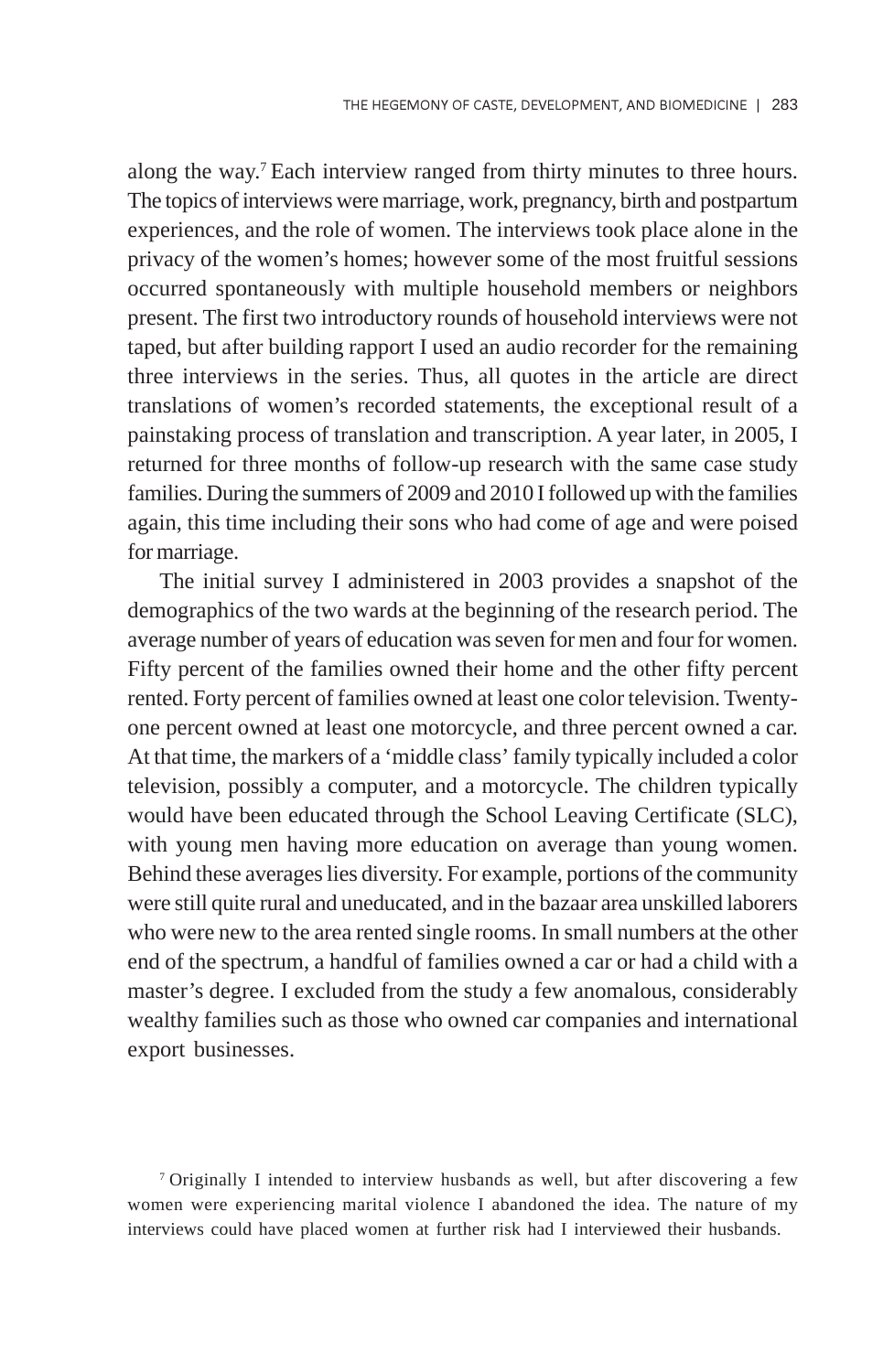## Women's Autonomy and  $J\bar{a}t$  : The Limited Explanatory Power of 'Autonomy'

As all of the examples in this paper are drawn from research with Parbatiya Hindu-caste women, it is appropriate to begin with an analysis of the ways in which caste and gender intersected in Vishnupura women's lives and affected their well-being. Due to the history of Nepal's unification as a state and the consolidation of political power in Kathmandu, high-caste Hindu Nepalis became the political and cultural elite. Tamang describes how this high-caste hegemony was perpetuated by the development industry – even as *janajāti* activism was growing – through constructing an image of 'the Nepali citizen' as Hindu, and 'Nepali women' as "uniformly poor, illiterate and choked by Hindu patriarchal domination" (2002: 165). Rather than generalize erroneously the results of my research with Parbatiya Hindu-caste women to 'Nepali women,' I examine how different axes of power and gender intersect within this very specific sub-group of the Nepali population. The ways caste, class, and gender intersect within the Parbatiya group is relevant to maternal health because those intersections create different sets of structural limits on behaviors and thus shape the landscape of suffering for women. I argue that a commonly used measure of women's well-being, autonomy, is inadequate because it obscures the ways caste, class, and gender interact and differentially affect women's health during and after pregnancy.

In her study of gender and caste in far western Nepal in the late 1980s, Mary Cameron (1998) investigated the lives of low-caste women in order to articulate the ways their lives differed from the dominant discourse on gender and high-caste women. Cameron thus began the project of investigating the particulars of caste relations and gender, a project that I pick up again in a more urban location. Cameron demonstrated that although low-caste women are ritually impure according to the high-caste perspective, a different set of ideals superseded the purity/pollution ideology of caste for low-caste women. Their contribution to subsistence and wage-earning activities allowed them a social autonomy and relative economic power that most high-caste women did not have. The economic necessity for women to be engaged in labor related to agricultural work or other small-scale earning activities ultimately freed them from some of the patriarchal restrictions on mobility and interactions outside of the home. Although Cameron argued for a more nuanced reading of low-caste women's autonomy than the simple claim that low-caste women have more freedom and autonomy than women of high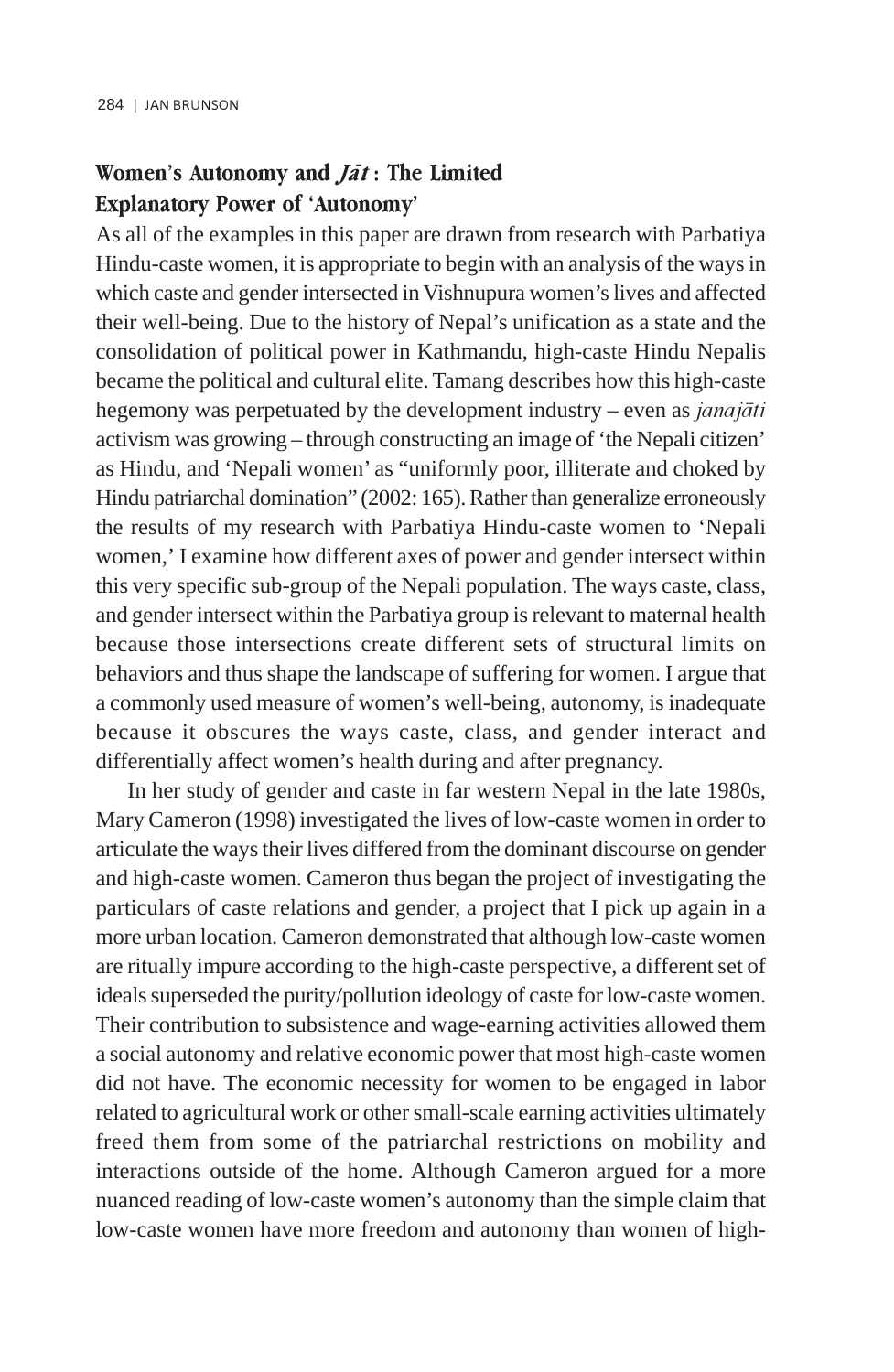caste, she concluded that low-caste women's income and the social benefits of their labor give them more leverage than upper-caste women who depend on honor for their ideological power.

Women in Vishnupura disagreed on the implications of  $i\bar{a}t$  for contemporary Nepali women. Some said that it depended on the individual, their education, their economic status, or whether they had adopted an urban lifestyle. Regarding how life differs for low and high-caste women, one woman replied, "Well, it depends on the actual life conditions of the people, how can we say?" Some high-caste women expressed the opinion that low-caste members did not have to be as respectful in the forms of speech that they use, such as using the *timi* form of address with individuals of higher status. Other women were hesitant to answer, but made general statements like, "People say that the life of low-caste women is freer than the life of highcaste women. For example the low-caste can do any job and go anywhere."

The experiences of low-caste, low-class women in Vishnupura bear out Cameron's findings on low-caste women's rejection of high-caste gender rules. In this sub-group of families, women did not have to show as much deference to their husbands through respectful forms of prescribed speech and behavior. All of these five women were engaged in wage-earning labor. Their families were concentrated in the bazaar area, and all were nuclear families with the husbands currently living in the households. They were renters, not landowners, and were not involved in the agricultural sector like many of the high-caste land-owning families. Three women worked as tailors in family-owned businesses and operated one-room shops. The women managed all aspects of the businesses: taking orders, sewing, and negotiating prices. Another woman, significantly more destitute than the others, managed her own fruit shop, selling whatever was in season at her roadside stall. She also handled all management aspects of the small business, traveling an hour's distance to the market where she purchased her fruit and setting and negotiating prices according to various market influences. These women were small-scale entrepreneurs who appeared to act mostly independently of male involvement.

Radha, the remaining example of a low-caste, low-class woman from my case studies, worked as a janitor in a hospital. The nature of her work was less entrepreneurial than the former examples but it resulted in similar exposure to people beyond her community. She had to travel by bus to reach her place of employment and she received a set wage for her work. Radha was often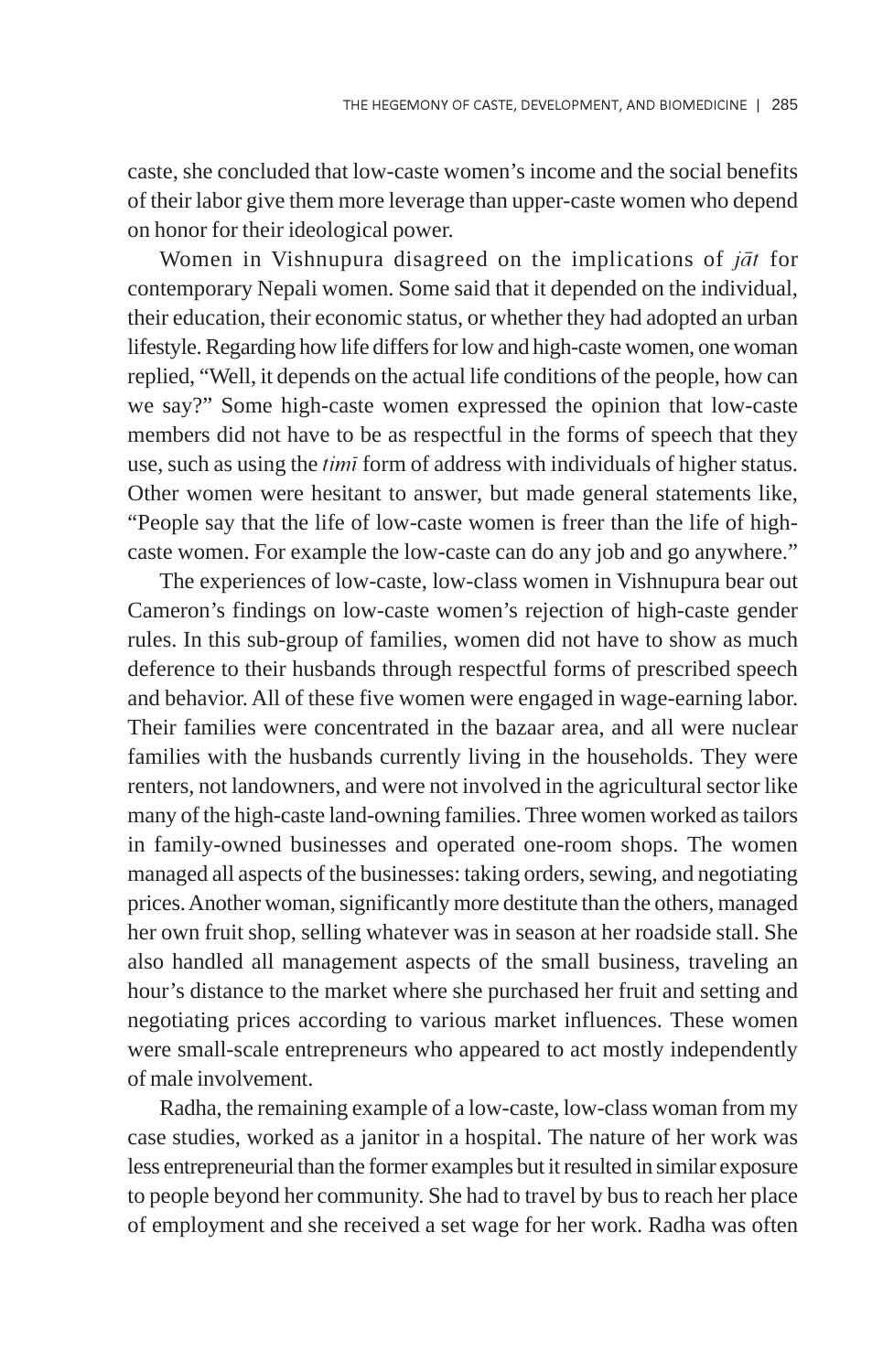present in the bazaar; I ran into her in public spaces frequently whereas with all the other women (high- and low-caste) I saw them on the streets perhaps once or not at all. She was the victim of gossip amongst locals because she worked the evening shift cleaning a hospital and had to return home late in the night. Noticing this, people gossiped about the possibility of her being a prostitute. Her freedom of movement, especially at night, had consequences in the eyes of the public.

Radha's case draws attention to some of the nuances and complexities of the interaction of gender and caste for low-caste women. If viewing gender norms from a low-caste perspective, low-caste women do have more autonomy in matters such as getting a job as a janitor and independently traveling to and from that post. But in the views and reactions of the larger community, and from the socially dominant perspective, this woman's transgression of the dominant (read high-caste) perspective on gender roles resulted in a backlash from members of the community speaking against her moral character. It is clear from these public expressions of disapproval that, from the dominant perspective, women should not be working in this fashion. Thus, to say that low-caste women are exempt from the gender rules of the dominant/high castes fails to take into account the social disapproval that is expressed from the larger community or society. Regarding gendered restrictions on mobility, one low-caste woman said,

Society wants a woman to stay inside the house and not speak with anyone, otherwise they start backbiting you. Even if we wear nice clothing they will talk about us and start commenting that so-and-so's daughter-in-law is behaving like this and that. We can't speak with outsiders…

Such a statement would be characteristic of high-caste women who face greater gender restrictions, but these came from a low-caste woman. Going out, wearing nice clothing without any special occasion,<sup>8</sup> and speaking with non-family members are all acts of immodesty and may bring social scorn upon a woman. The distinction of the experience of gender for low-caste

8 Being critiqued for wearing nice clothing (with the exception of special occasions) is likely to be related to class as well as caste. See Pravina Shukla 2008 for an analysis of dressing above one's class in India. I owe thanks to an anonymous reviewer for making this point. In Nepal, Mark Liechty (2003) addresses in detail the desire amongst the middle class in Kathmandu to dress fashionably, while limiting the extent to which one does so in order to maintain one's moral standing.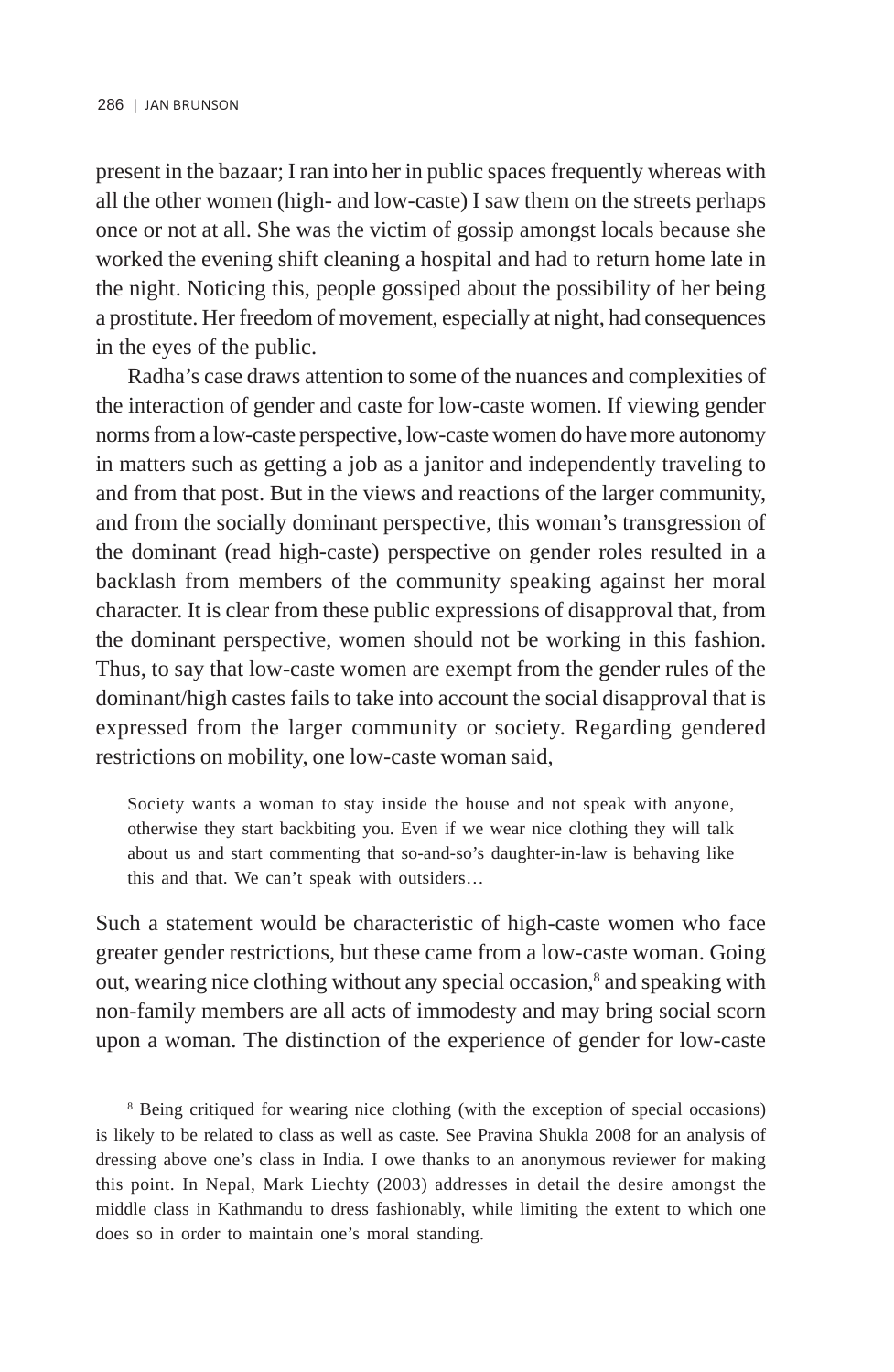women, then, is their partial rejection of dominant society's gender roles while, at the same time, they are looked down upon for doing so by the larger society.<sup>9</sup> They operate within two disparate sets of gender dictates for they cannot escape the dominant society's perspective even while rejecting it.

Amongst my case studies it was high-caste women who were restricted the most in their behavior, such as leaving the home, speaking excessively with family members or gossiping with neighbors, appearing 'over-smart' in dress or speech, and touching certain religious or food items while menstruating.10 Ganga, a soft-spoken, young Chhetri woman, confided that she felt a little confined within the home of her husband's large joint family. The family did not like for her to go outside so she rarely left the home even on errands and never left to just walk around (*ghumna jāne*). Another woman around the same age, a Brahman woman, explained that women should behave in this way:

Women have to be a little bit down. They don't like women to speak like they are important. Women have to mind others and elders. We have to obey the husband. We have to endure, to mind whatever is said, no?

High-caste women were expected to express the most deference toward their husbands and husbands' families.

I also found contradictions to such generalizations about high-caste women. Through comparing low and middle class families within each caste, it became clear that poor high-caste women were not bound by the same rules. Out of economic necessity some high-caste women of lower socioeconomic status worked as laborers in the fields or assisted with household tasks such as large-scale food preparation for special occasions for other wealthier locals. These high-caste women who regularly engaged in agricultural work were the most difficult women to meet for interviews. They always seemed to be out planting rice in this neighbor's field, or hoeing a plot of land for that person's corn. Thus, being confined to the home was hardly a restriction faced by this group of high-caste women; in fact they were rarely at home, especially during peak agricultural seasons.

<sup>9</sup> The low-caste women in my case studies were proud of their entrepreneurial work, and they occasionally dismissed or mocked the stereotypical gender restrictions associated with high-caste women. Therefore I was not inclined to think that they experienced their activities as shameful or degrading.

<sup>10</sup> This is more true for extended family households than nuclear.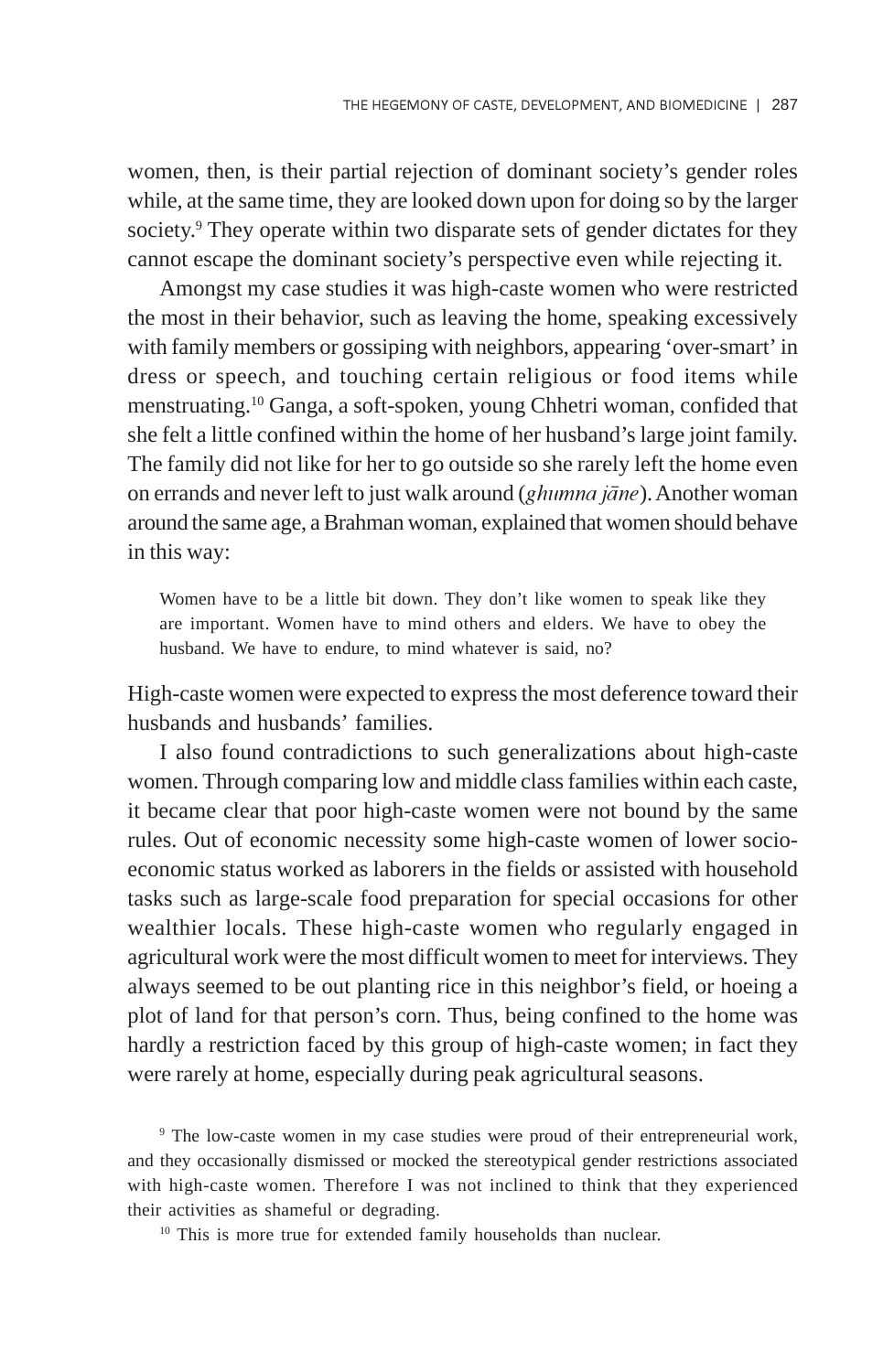The significance of class for high-caste women can be observed within the walls of a single building in Vishnupura. The large, rectangular, threestory building is owned by the family of Ganga, the Chhetri daughter-in-law mentioned above. Four generations of her husband's family live in the building on the second and third floors. Most of the first floor is rented to other families. In one corner of the first floor is an informal tea stall where locals often gathered for a meal during breaks in the agricultural workday. Ganga rarely left the top stories of the building, spending most of her time involved in food preparation for the family. A Brahman woman, Devi, a few years Ganga's senior, lived downstairs with her husband and their two boys in two rooms that they rented on the ground floor. In contrast to Ganga, Devi was rarely at home. She worked as an agricultural laborer in order to earn money to help pay for clothes and school fees for her two boys. Her husband was a teacher, but his income was not enough to support even their meager existence. The only times she was at home were at dawn and again in the evenings after dark. She had taught her young sons how to cook because of her regular absence.

The economic necessity for her to work outside of the home set in motion a series of consequences that disrupted gender roles and restrictions for high-caste women. First, allowing her boys to shoulder some of the responsibility of food preparation defied one of women's most symbolic and time-consuming responsibilities, cooking for the family. Of further interest, the sex composition of her children demanded that sons, not daughters, take on that responsibility. Second, her work for various local land-holding families required that she interact regularly with men and women from the community and those nearby. She also occasionally traveled to nearby towns when news spread that they needed extra hands. Although Devi may have taken care to maintain a sense of modesty throughout such interactions, her mobility and public presence threatened the traditional gender expectations so readily visible in the behavior of the Chhetri family upstairs.

This example begs the question of whether the low-class Brahman woman has greater autonomy than her Chhetri neighbor, and raises a much larger issue of the extent to which autonomy and other aspects of women's wellbeing may be in conflict. The Brahman woman had few restrictions on her movements outside the home and was a valued source of income for her family, but she had little leisure time, engaged in demanding physical labor, and was separated from her family. Women who move about alone in public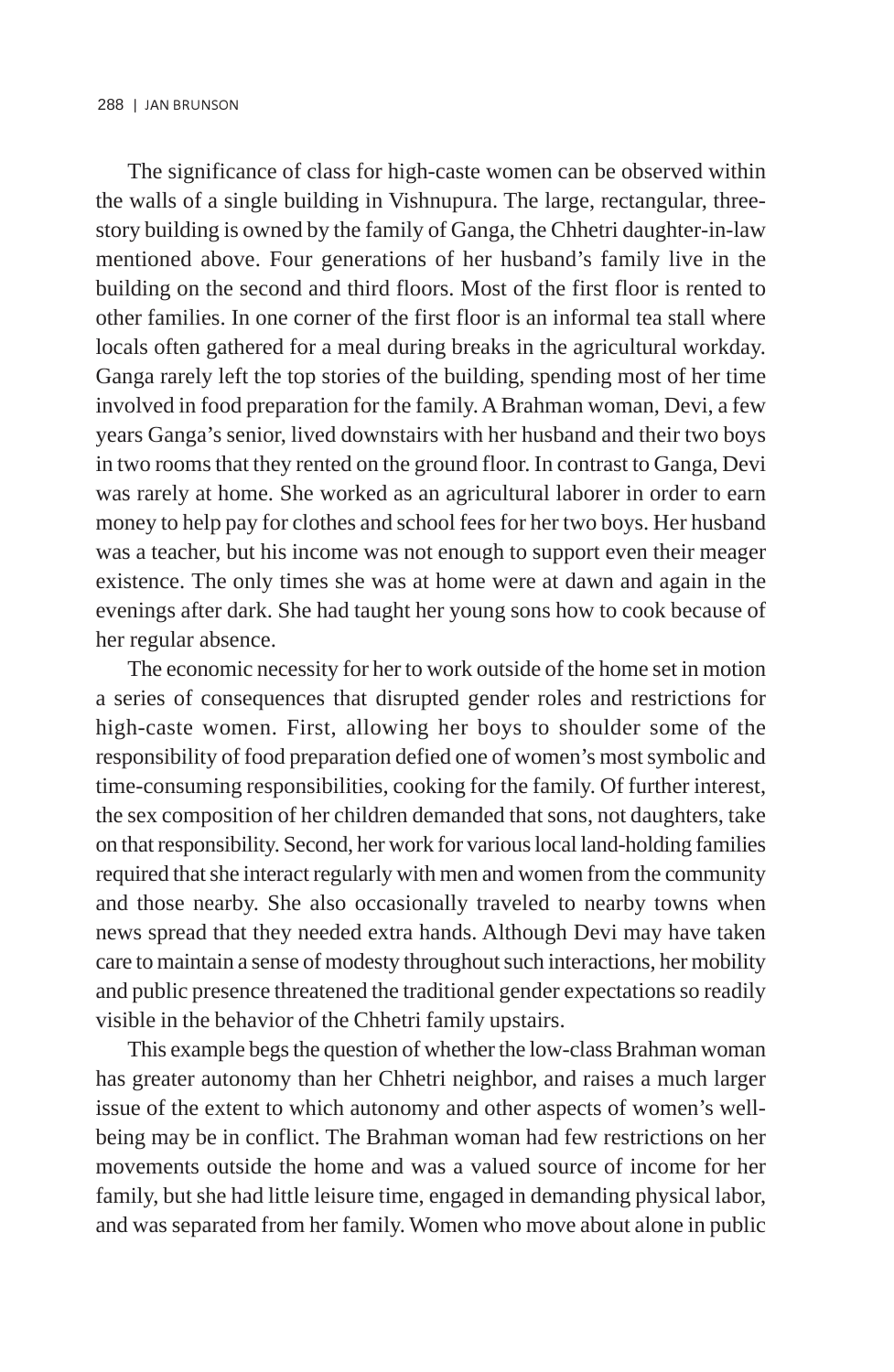also may face indignities while working outside because they are less protected and easier targets for harassment. The Chhetri woman had less autonomy, but she had a more comfortable life in terms of her basic needs, such as adequate food and shelter. She had the luxury of only doing light housework and having more leisure time, but she rarely left home. It was clear from our conversations that she longed for more social contact. As I argue more extensively elsewhere (Brunson n.d.), in this social context, poverty acts as a leveling mechanism between high- and low-caste women, making it impossible for either to live by the dominant set of high-caste gender ideals.

These examples illustrate that while at the aggregate level  $j\bar{a}t$  is correlated with opportunities in life such as education and wealth, at the individual level there are exceptions. Micro-level analysis reveals that among the higher castes as well as the low, women's capacity to earn is recognized and utilized by families of lower socioeconomic status. As a result, gender restrictions such as the control of women's movements and communication with others were loosened in these families.<sup>11</sup>I argue that low-caste women's autonomy should be understood in the context of their economic status – historically low – and not solely their ritual status. The pragmatics of survival among impoverished people, coupled with hopes of enabling economic mobility for their children, precluded adherence to strict gender norms that limit female participation in productive work.

Social scientists have postulated that an increase in women's autonomy is associated with better maternal health (Bloom et al. 2001; Das Gupta 1995), lowered fertility (Das Gupta 1995; Mason 2001; Morgan and Niraula 1995; Vlassof 1991), and other improvements in women's well-being. While several studies have questioned the validity of various measures of autonomy (Ghuman et al. 2006; Mumtaz and Salway 2009), I challenge the use of autonomy on a different front: according to the ethnographic examples described above, in situations where women have greater autonomy vis-àvis men, they are likely to be in more dire socioeconomic circumstances as well. What are the implications of arguing that poor high-caste women and low-caste women have more autonomy, while as a result of their poverty, they engage in physically demanding labor or have difficulty obtaining and

<sup>&</sup>lt;sup>11</sup> See Des Chene 1998 for an in-depth look at a similar phenomenon in a Gurung family.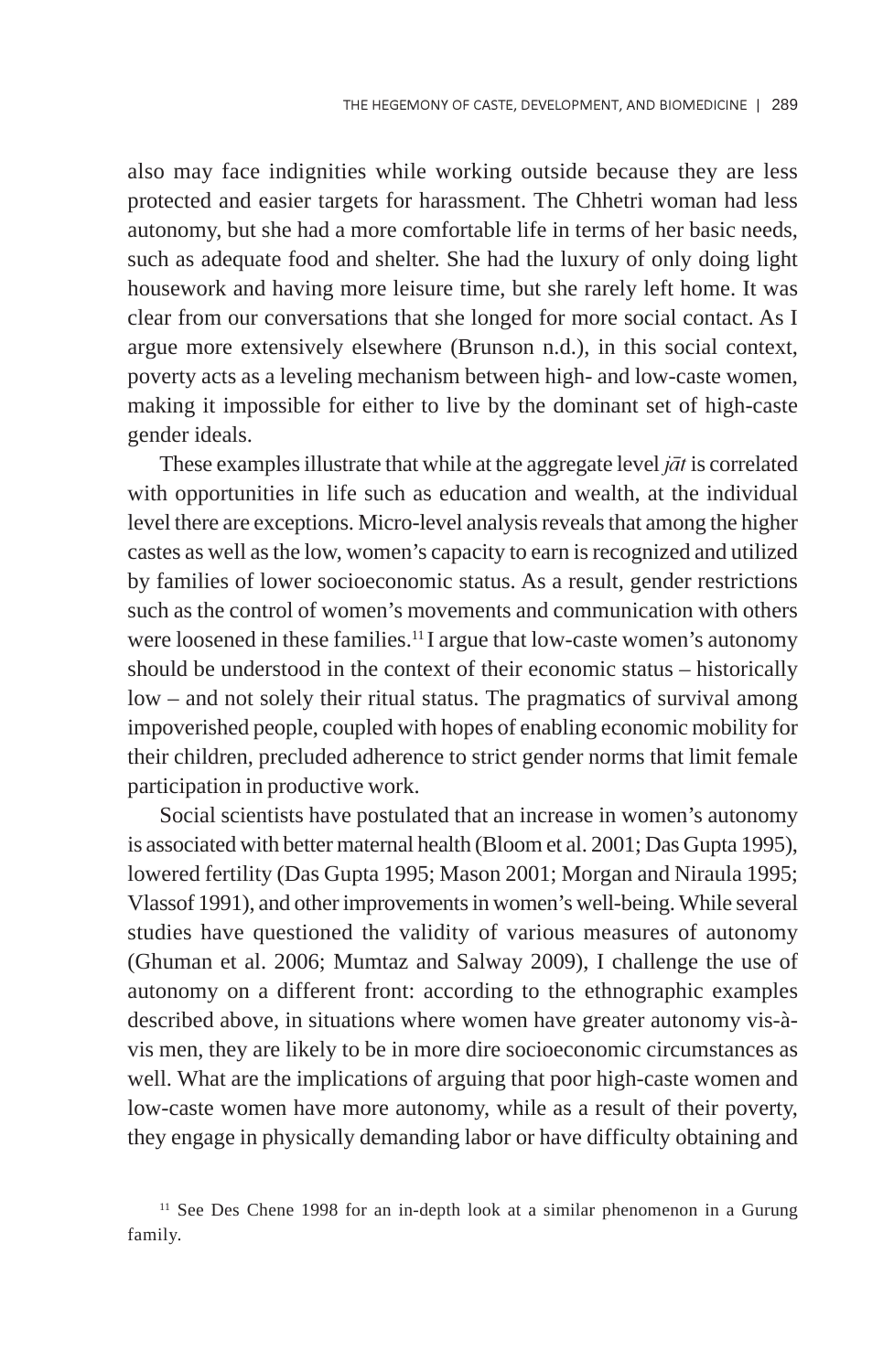consuming nutritious foods? Amongst the women who were engaged in agricultural labor, stories abounded of working while pregnant past the point of exhaustion and not eating due to being unable to access foods that did not cause nausea. Low-caste women's high autonomy is often overshadowed by the negative aspects of their low economic status such as lack of nutritious food or control over physical exertion and rest. Similarly, low-class but highcaste women's autonomy – though it may appear greater if they are engaged in work outside the home out of economic necessity – is also often trumped by the same negative aspects of low economic status. To consider autonomy as a primary indicator of women's well-being, then, would be to miss the effects of poverty on women's overall health. When talking about women's autonomy, other measures of discrepancies in power and social hierarchies must also be invoked, and attention paid to how they interact.

## Development and Fertility: The Local Negotiation of Global Discourses on Procreation

With the second and third ethnographic examples in this paper, I broaden the perspective from local hierarchies of caste, class, and gender, and analyze the impacts of global discourses on procreation and maternal health. Discourses, or dominant sets of ideas about how life ought to be lived, are as likely to hail from distant locations as local ones in an age of globalization. I define a discourse as a system of ways of thinking, speaking, and acting, always imbued with power. Some take the form of official discourses, such as the one on family planning espoused by organizations like USAID and International Planned Parenthood Federation. This transnational discourse is slightly altered to fit various social contexts in the global South, but overall, underlying themes such as lowered fertility as a fundamental aspect of modernization or development are consistent (Greenhalgh1995; Sharpless 1995). This discourse gains power at the local level in places like Nepal through its association with the economic supremacy of the North, complex bilateral relations between nations, notions of modernity, and as demonstrated by Pigg (1992), local understandings of  $bik\bar{a}s$  (development). It also gains power through the money that is transmitted along with the themes or messages – aid is provided to supply family planning services, medical devices and equipment, and advertisements promoting smaller families.

Although some discourses may be dominant, all people exist in fields of multiple discourses, and typically many of them conflict. A local discourse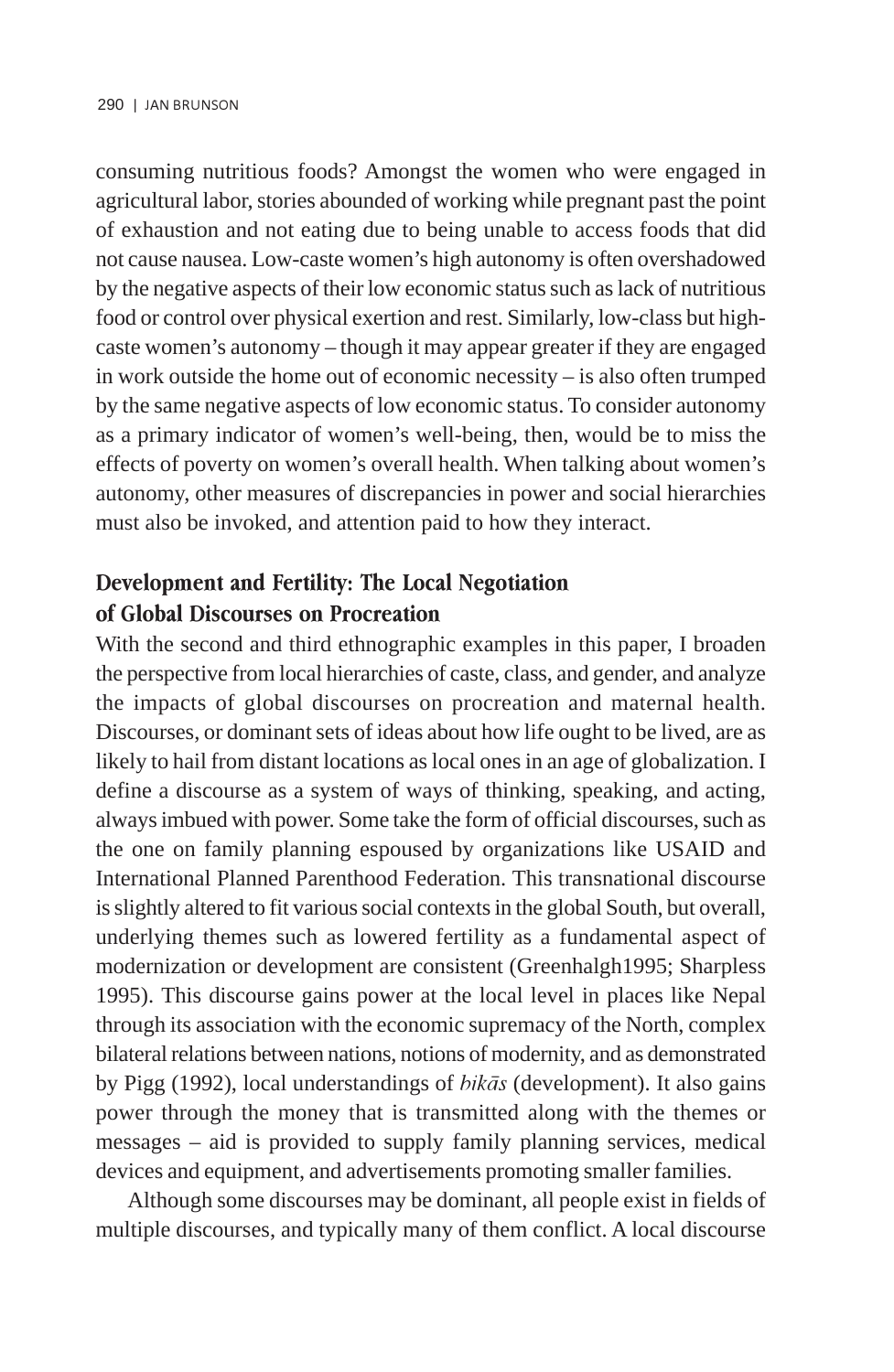on the importance of sons amongst Hindu groups in Nepal, for example, conflicts with the one described previously of family planning programs promoting a small family (meaning two-child, replacement level fertility), for not every family will have the requisite son within two births (Brunson 2010b). Women thus come to embody, in Csordas's (1990, 1999) sense of the word, these conflicting discourses and processes of social change through the practices of procreating and avoiding pregnancy.

This discourse of replacement level fertility can be traced to the United States (U.S.) in the 1950s and '60s. Reviving Malthusian logic and explaining scarce global resources and poverty in terms of an unchecked human population 'explosion' (Ehrlich 1968), intellectuals and political leaders in the U.S. began to develop programs aimed at reducing what were considered to be high fertility rates in the global South. Historian Thomas Robertson (2012) describes how the two key organizations in global efforts at fertility reduction, the Population Council and International Planned Parenthood Federation, were created by individuals who had a mixture of motivations and concerns: global overpopulation and its impacts on the political security and natural resources of the U.S., women's right to contraception, and also some lingering eugenic motivations towards societies and segments of society deemed inferior. In these initial stages of the population control movement, population and development planners equated women in the global South with fertility itself: as something that had to be controlled. In the 1980s and '90s, the discourse amongst the international development community on women in the global South shifted towards one of women's empowerment and right to contraception. Despite the official change in discourse from population control to women's reproductive health, the control of population growth and fertility remained the underlying objective; the hegemonic aspiration of lowering fertility continued to drive population policy and funding.

The hegemony of population control funding and programs may have originated in the global North in many cases but local governments and policy makers bought into the idea that lowering fertility rates would result in economic growth. Historically in Nepal the acceptability of limiting family size was driven by a dramatic expansion of the role of the state into everyday affairs, in particular into Nepalis' reproductive lives. This began in 1959 with the establishment of the first family planning service organization, the Family Planning Association of Nepal (FPAN). The following year FPAN became an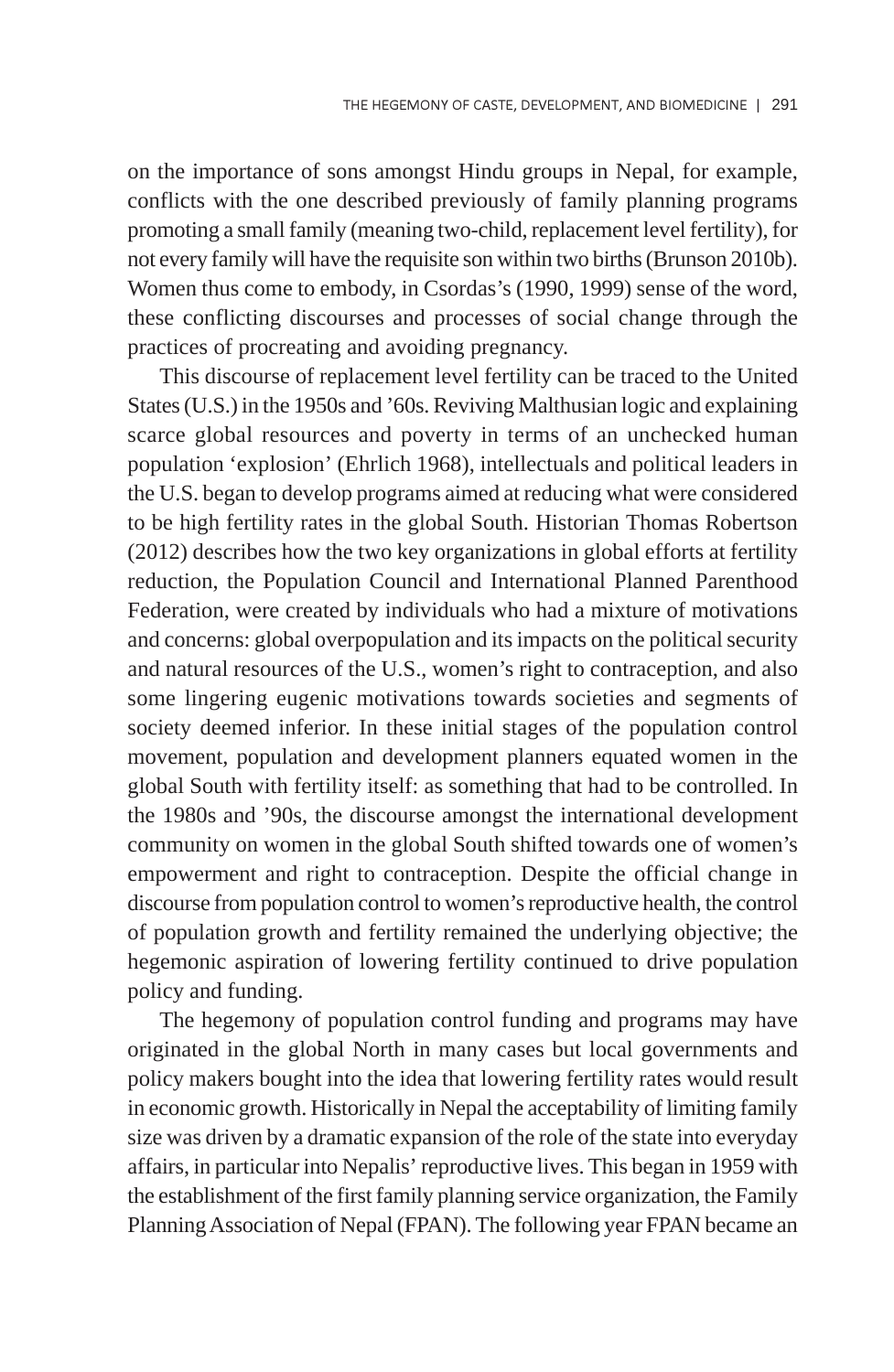associate member of International Planned Parenthood Federation. Around the same time, the government of Nepal began to associate the role of family planning with national development and family welfare. The government concluded that reducing the national fertility rate would help maintain a balance between population growth and economic growth, and it adopted a family planning policy in 1965. Subsequent development plans dealt with population processes from both a policy and programmatic point of view. From 1985–1990, population policies and programs not only emphasized family planning issues in the short term, but also focused on long-term concerns such as encouraging the small family norm through education and employment programs that aimed to raise women's status and decrease infant mortality. The government altered its position from encouraging family planning through sterilization to promoting temporary methods. The Eighth Plan (1992–1997) continued the strategy to create a favorable atmosphere for the small family norm of two children through economic and development programs and improve the scope and quality of family planning services offered throughout the country, but it also established a new emphasis on the concept of birth spacing and the use of temporary birth control methods (National Planning Commission 1992: 350). The Ninth Plan (1997–2002) promoted a "Small Family for Happy Family" to the rural populace and aimed to reduce population growth through improvement in the health of women and children (National Planning Commission 1997: 635).

The women in the case study families were familiar with the 'happy family,' two-child model that was commonly promoted on radio, television, and even in school books. It is a slogan used around the world in an effort to lower fertility rates. And indeed, women talked about two, otherwise three, children being enough. Yet there is a problem with the 'happy family' representation, an inherent contradiction that is apparent in the very logo of the Family Planning Association of Nepal: the image of two parents with two children, one daughter and one son. I found that the presence of one son remained crucial in this context (Brunson 2010b; for an overview of son preference see Croll 2000). How can a family ensure such a perfect composition of offspring as in the logo (Figure 1)? Only roughly 50 percent of couples would produce the sex composition of the children in the FPAN logo, one girl and one boy. Another 25 percent would produce two boys, and the remaining 25 percent would produce two girls. Thus, many contemporary young mothers were faced with conflicting discourses: produce a son, but only have two children.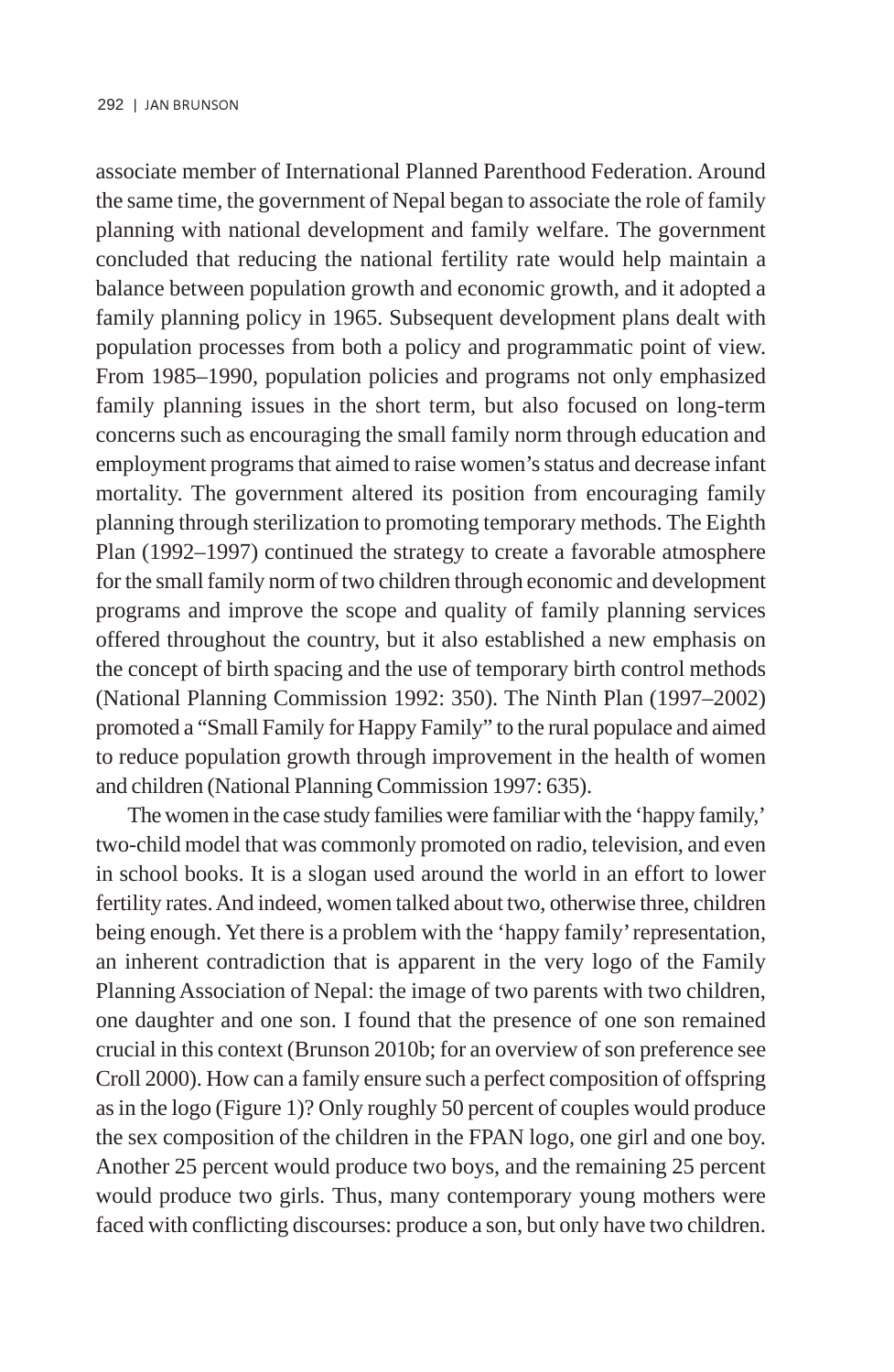

## **Figure 1: The logo of the Family Planning Association of Nepal, depicting the 'small, happy family' with one son and one daughter**

Despite social and familial pressures to have a son, most of the young mothers in the case studies who had only daughters declared that their daughters were adequate, perhaps better, due to daughters' good behavior and caring attitudes towards their mothers. But ultimately they could not escape the fact that daughters were lost to other families at the time of marriage. In contrast, a son would bring a daughter-in-law into the household. In a lively discussion of gender roles on the front porch of a large joint family of the Chhetri  $j\bar{a}t$ , the mother-in-law from the neighboring house summed up the role of daughters. She joked loudly to the group, "The daughter runs off – if she is given away (in an arranged marriage), she goes; if she isn't given away, she goes. If there is a son, he will care for [the parents]." She was making the point that whether a woman elopes or her marriage is arranged, eventually she "runs off" (*bhāgcha*), leaving her parents' household. Everyone recognized the truth of that statement. Sons, on the other hand, remain with their families and care for their parents as they age. Jethi (the most senior daughter-in-law of the family) added:

After one becomes old, parents, we old people, won't be able to work. [We] can't do fieldwork, can't care for livestock. For that a son is needed. After a son is born, a daughter-in-law will come. After the buhārī comes, they will manage things and do the fieldwork. They will have babies. And for these things isn't a family necessary? Without a son, where does a buhārī come from?

Much later in the conversation, the focus shifted to my situation at that time as an unmarried woman. Jethi teased me by saying that I should have two children and then do family planning. This was a brilliant ironic application of the family planning message promoted by the government and international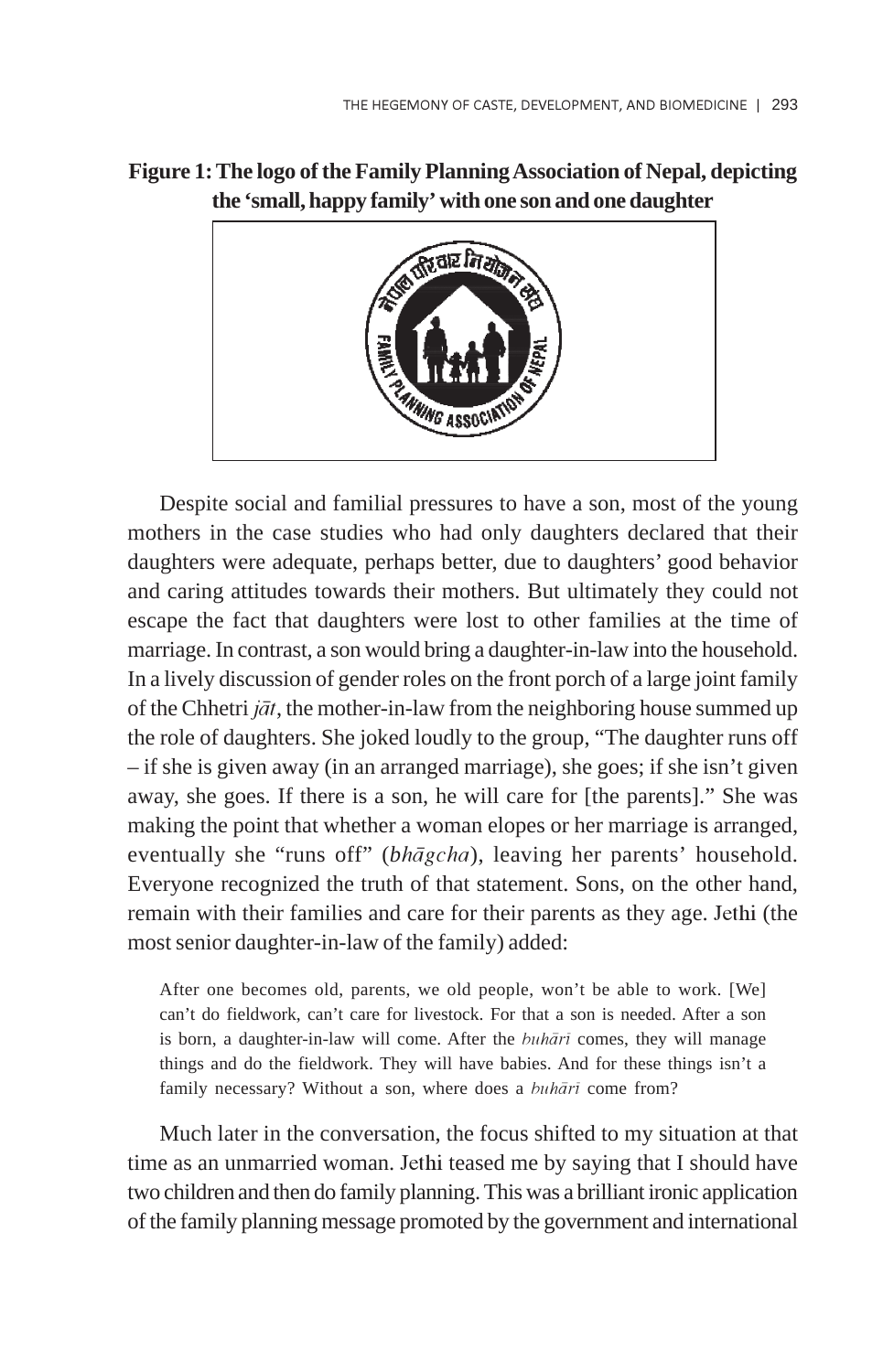non-governmental organizations alike, that 'a small family is a happy family,' and one should have two children and then 'do family planning.' Instead of an INGO or bilateral organization funded and often run by predominantly white Americans or Europeans telling Nepali women how to manage their sex lives and procreation, a Nepali woman with only an elementary-school level of education turned the power hierarchy upside down by teasing a young, white American researcher that she should have two children and then use family planning. It was one of the highlights of my decade of research in this community.

In sum, young mothers in this research were caught between conflicting discourses on procreation: produce a son, but limit the number offspring to two. Although women and girls were viewed as more capable and valuable than ever before, and Hindu prescriptions about the need for a son were fading, young mothers described how they were unable to escape the practical aspects of producing a son in this patrilocal context. Producing a son was the best chance at securing assistance in the household as one grows older, for a son will bring a daughter-in-law into the home. There was no guarantee that this scenario would play out so neatly, as women themselves recognized (see Brunson n.d.), yet it seemed like the best option for those caught between the ideals of lowered fertility and having a son. In these examples, it is clear how the modern project of fertility reduction in the global South impacts the reproductive health of married women in Vishnupura. They negotiate conflicting local and global discourses by striving to limit their family size through using contraceptive technologies while, at the same time, attempting to produce a son.

## Biomedicine and Birth: The Mixed Results of the Medicalization of Birth

The hegemony of biomedicine and its effects on women, maternal health, and birth seem less ominous and problematic than the racist and eugenic roots of the population movement. The Safe Motherhood Initiative, now consolidated under the Partnership for Maternal and Child Health, certainly had a more faultless history and a nobler goal – the improvement of maternal health – than the population movement. But the expansion of biomedicine as the dominant system of health and healing around the world and its appropriation of birth as a medical event have resulted in the surveillance and monitoring of women's bodies in the global South all the same.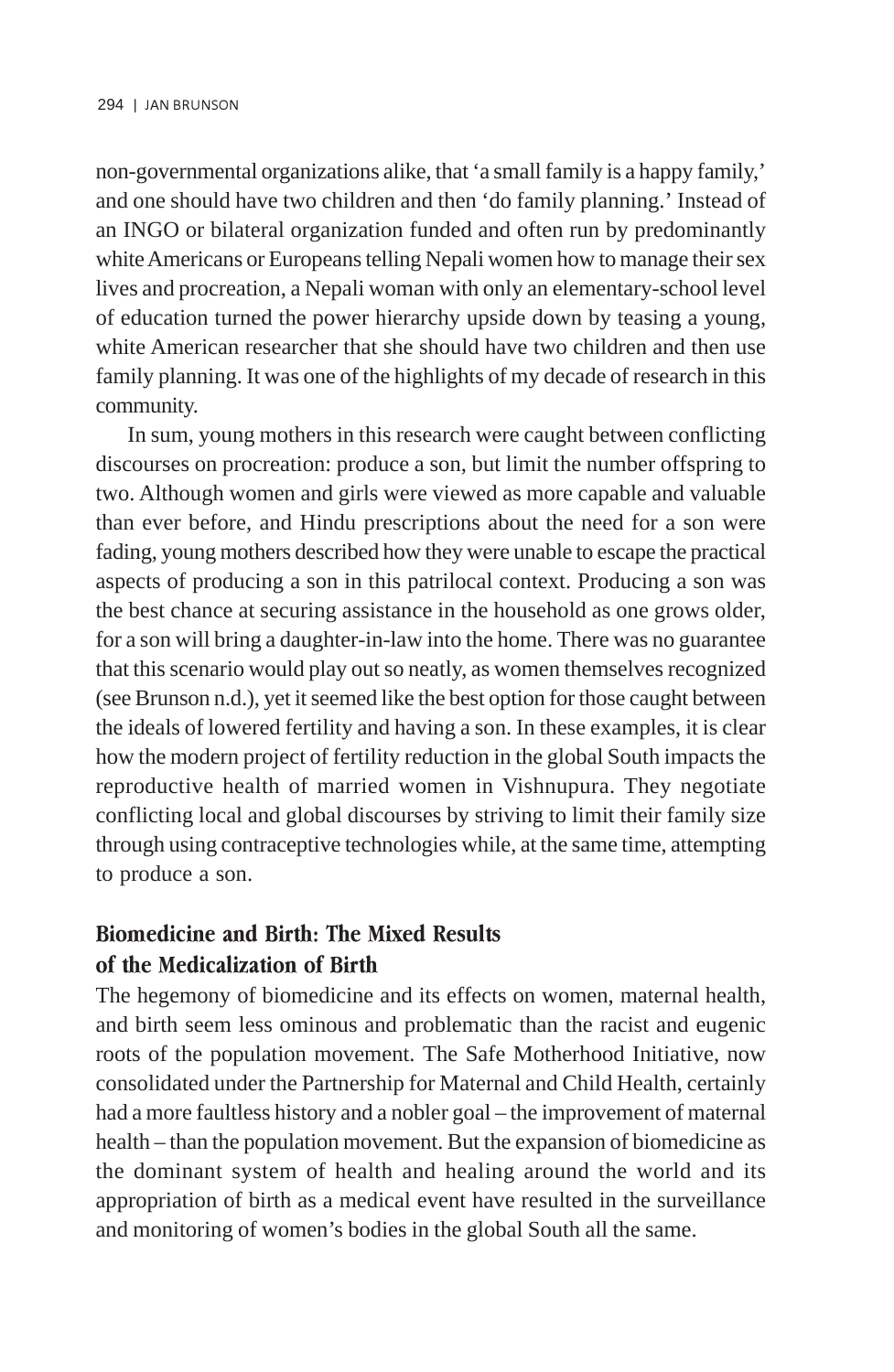Many biomedical advances save women's lives during obstetric emergencies through managing obstructed labor, hemorrhaging, eclampsia, and postpartum infection. By examining the hegemonic aspects of biomedicine and birth, I do not intend to downplay its potential to reduce mortality and morbidity. At the same time, the history of the medicalization of birth and the rise of obstetrics contains many troublesome chapters, including the professionalization of delivering normal births and the outlawing of midwifery, the use of (unknowingly) harmful medicinal and technological interventions in birth, and the failure to recognize the importance of the social or environmental aspects of a successful birth such as physical and emotional support for the laboring woman (Bell 2009; Cheyney 2010; Davis-Floyd et al. 2009).

Beginning with Jordan's *Birth in Four Cultures* (1993) anthropologists joined other social scientists in recognizing and defending the value of local practices of birth such as active labor and multiple laboring positions that were superior to the supine position required in hospitals. Davis-Floyd and Sargent (1997) expressly critique the 'authoritative knowledge' of biomedicine as it related to women and childbearing, calling for a woman-centered approach to birth. In addition, anthropologists have documented how moving birth out of the home and into the hospital resulted in a sharp increase in the number of medical interventions in birth, many of which are questionable in their benefit to women and newborns, and some, such as the excessive use of Pitocin and cesarean sections, are rejected outright (Davis-Floyd et al. 2009). Such historical missteps made in the U.S. can be avoided in countries of the global South in which medical systems are currently expanding their coverage of the population.

Other anthropologists have documented how birthing women may be abused verbally or even physically in hospital settings, particularly when a large gap in social standing (due to wealth, education, or ethnicity) exists between practitioner and patient (Smith-Oka 2012). While most women in my research did not speak poorly of the hospitals or treatment they received there, a couple of women had minor complaints about the long lines and wait time and the attitudes of the nurses or doctors. Anjala, a woman in her twenties who went to regular antenatal checkups and gave birth in the nearby hospital, commented on how the "nurses used to scold me and say, 'Why is such a small girl going to give birth so early?'" She laughed, explaining that they must have thought that she was young – when she was actually twenty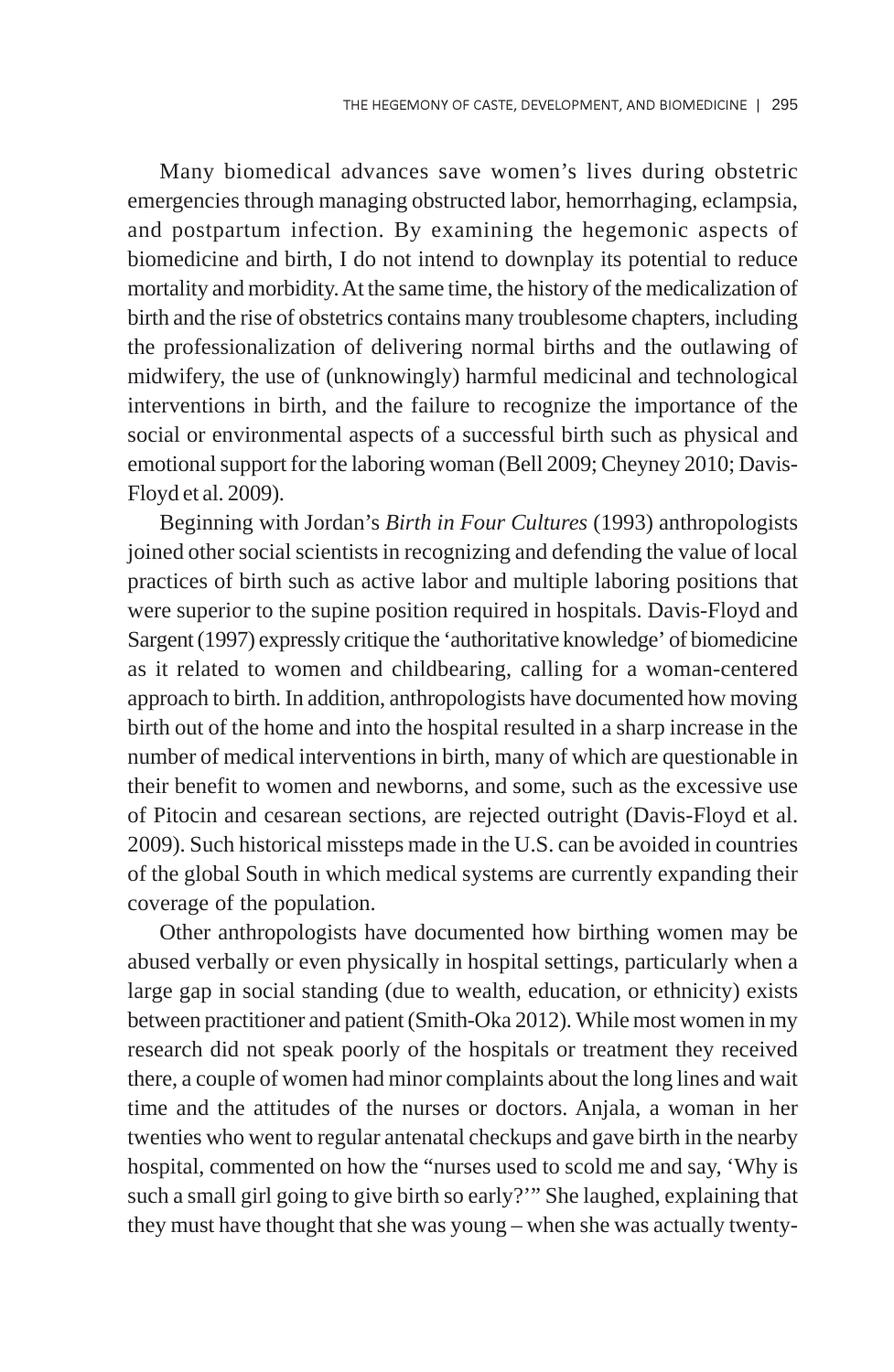two at the time of her first birth – because she happened to be petite and look younger than her age. This misguided admonishment by the nurses hints at the possibility of mistreatment by hospital staff but nevertheless Anjala reported that her experiences at the hospitals were good.

In sum, scholars of maternal health have turned away from the oncestandard practice of institutionalized delivery and extreme versions of medicalized birth that are expert-centered rather than woman-centered (Lyerly et al. 2007). At the other end of the spectrum, idealized notions of 'natural birth' are deemed to be equally problematic for a variety of reasons (Kukla et al. 2009). A balanced approach is needed in which healthy pregnancies are delivered at home with a trained practitioner and high-risk pregnancies at a hospital or birthing center (Murray and Pearson 2006). This requires a wellfunctioning referral system that can identify high-risk pregnancies and also ensure that women who suffer obstetric emergencies are identified and transported to a medical center or hospital (Koblinsky and Cambell 2003; Rath et al. 2007).

In Vishnupura, I encountered several obstacles to a referral system working properly (Brunson 2010a). First, I was surprised to learn from women that knowledge about birth was not passed down from elder women in the family or community to women of the next generation. Since the average number of years of education in the two wards of the study area was seven for men and four for women, they also were not receiving information about birth in school. A couple of women directly attributed the delay in being taken to the hospital during prolonged labor to their lack of knowledge. One young Dalit woman, the mother of one son who lived in a rented room with her husband, explained that she did not have very much experience at that point in her life (she was nineteen during her first pregnancy and had only two years of formal schooling) and did not go for antenatal check-ups out of shyness. When it came time for her to give birth at home, she remained in labor for four days. She said, "On the fifth day, I could not tolerate it anymore and I went to the hospital. For four days I had been in labor, and on the fifth day everyone scolded me and I went to the hospital for admission."

Second, no form of birth attendant was assisting the births happening at home. Several women in their forties described giving birth alone but younger women reported that their mother-in-law or other female relative was present for at least the final stages of labor. As a result of their isolation and low social standing, there were several scenarios in which women who were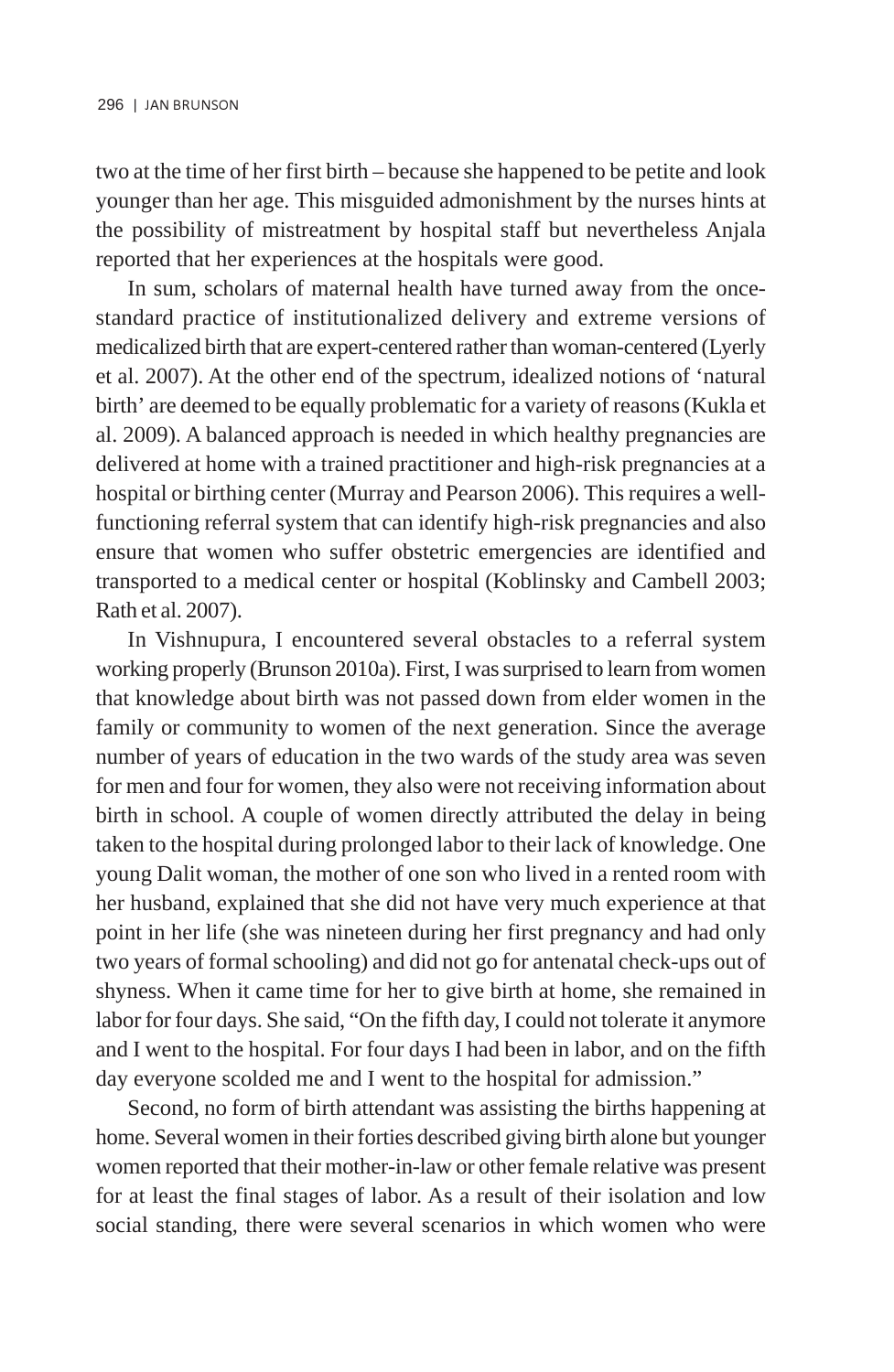undergoing birth complications that warranted hospitalization were not in a position to decide it was time to be transported to a hospital. Anjala, mentioned above, described how when she was experiencing prolonged labor her husband's elder brother was the one who finally insisted that she be taken to the hospital. As a new wife in the joint family, she was not socially in a favorable position to make decisions regarding a medical emergency (though her mother-in-law had been notably supportive of her care throughout pregnancy). Another high-caste woman, Shanta, explained she was not able to make such a decision in her case because of her physical condition. When her body did not expel the placenta after the birth of her son, she was in and out of consciousness. She happened to be a community health volunteer, so although she might have realized the gravity of her situation, she was physically unable to assess the situation and assert her desire to be transported to a hospital. Men still viewed birth as the domain of women and remained mostly uninvolved until the situation became so critical that it warranted a husband or father-in-law stepping in, making a decision, and seeking biomedical intervention. This creates ample opportunity for lifethreatening delays in transporting women to a hospital (Brunson 2010a). Added to this is men's general lack of knowledge regarding matters of birth; they find themselves in the awkward position of evaluating situations and making decisions to act regarding matters about which they know little (Mullany 2006). Neither men nor women were in a position to act in an obstetric emergency at home.

Further complicating the situation was the fact that only one family had ever used the Skilled Birth Attendants (SBA) available just a few kilometers down the road at the sub-Health Post. Shanta's family, because of her relationship with the sub-Health Post as a community health volunteer, called one of the SBAs to remove the placenta. Her case was the exception. No one had an explanation for why the SBAs were not being used; local families skipped over this middle level of care and went to one of the hospitals in Kathmandu. Implementing the usage of an effective birth attendant would appear to be critical for improving the referral system but the individual would need sufficient cultural capital and good relations with community members so that s/he would be utilized and his or her recommendation to transport respected. Such an individual could effectively support the continuation of the predominant practice of giving birth at home while mitigating the risks of doing so. Identifying who is a good candidate for a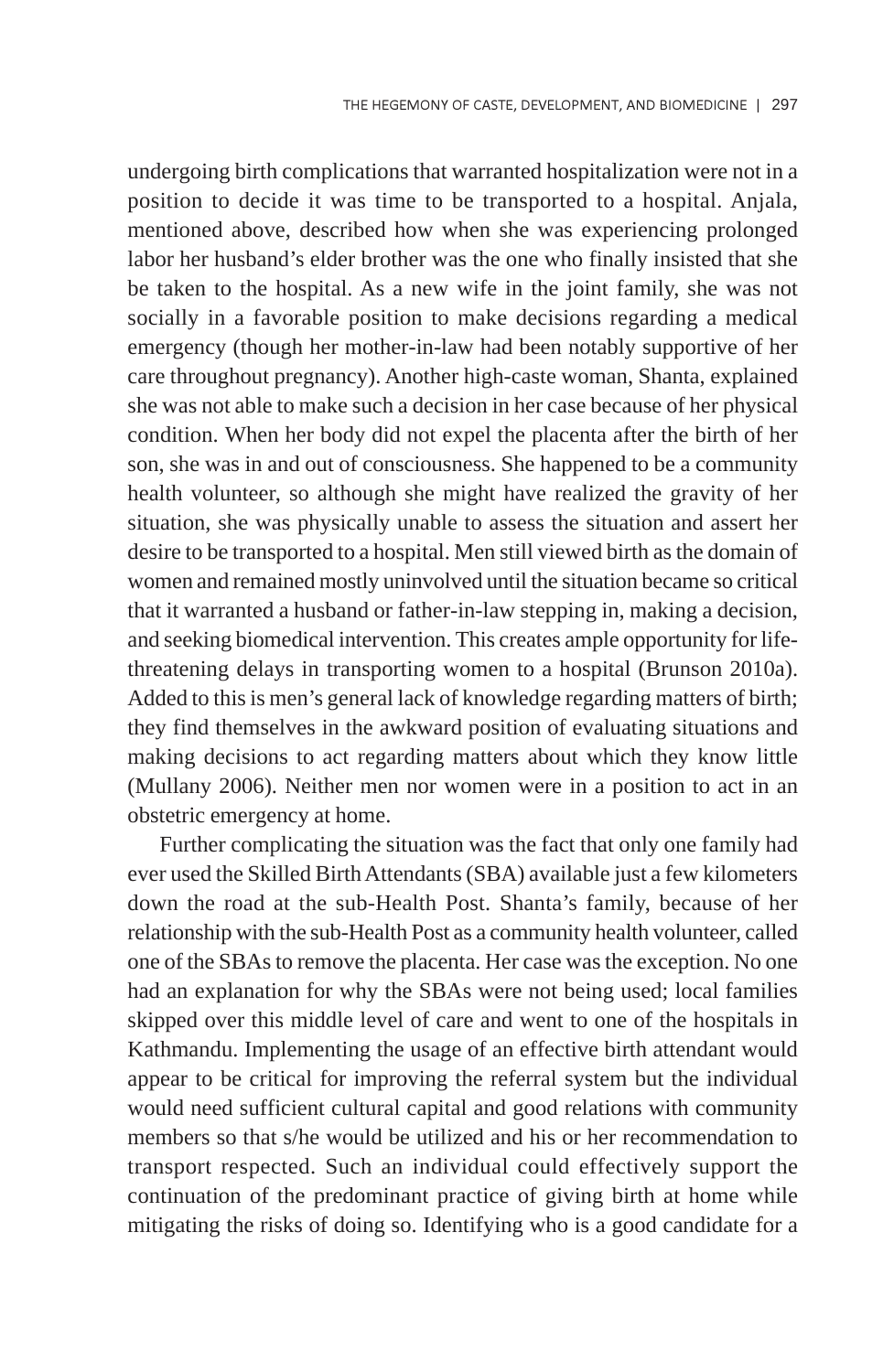skilled birth attendant has proven to be extremely challenging, however (Justice 1986; Pigg 1997; Berry 2006), and the debate over the role of traditional birth attendants continues (Kruske and Barclay 2004). Recent research in the Kathmandu Valley also suggests that involving husbands more in matters of pregnancy and birth could help solve some of the problems surrounding maternal health, whether women deliver at home or a hospital (Brunson 2010a; Mullany 2006).

In order to work towards a balanced approach to birth that supports healthy births at home as well as adequate identification and treatment for high-risk pregnancies and obstetric emergencies, a better understanding of why skilled birth attendants are underutilized is needed. Without this important link in the chain, the referral system as currently conceptualized in the maternal health literature cannot function properly. The potential exists in this setting for nurturing an existing practice of birthing at home along with a support system of biomedical practitioners and technologies that avoids the extremes of the medicalization of birth reached in countries like the United States.

### Conclusion

Improving women's health, according to dominant development and biomedical discourses, involves controlling procreation through family planning and the active management of birth. Reducing mortality and morbidity is part of the project of modernity and adopting the tools and perspectives of reproductive health is tied to the state management of citizens and the governance of self (Foucault 1978; Pigg and Adams 2005). Ideally, such surveillance of citizens and bodies and the resulting social and biomedical interventions serve to alleviate suffering; in practice the process is more complicated, no less so because biomedical knowledge, 'expert' and authoritative as it may seem, is constantly being disproven, discarded, discovered, and refined.

A gendered approach to health requires a consideration of intersectionality (Crenshaw 1989), or all the ways in which the lives of Nepali women differ depending on their positions on various social hierarchies of power and the ways those statuses interact or bolster one another. This paper has briefly summarized several of the areas in which Nepali Hindu-caste women's health is impacted by global and local discourses on procreation and birth. Gender,  $j\bar{a}t$ , and socioeconomic status combine in the examples presented here in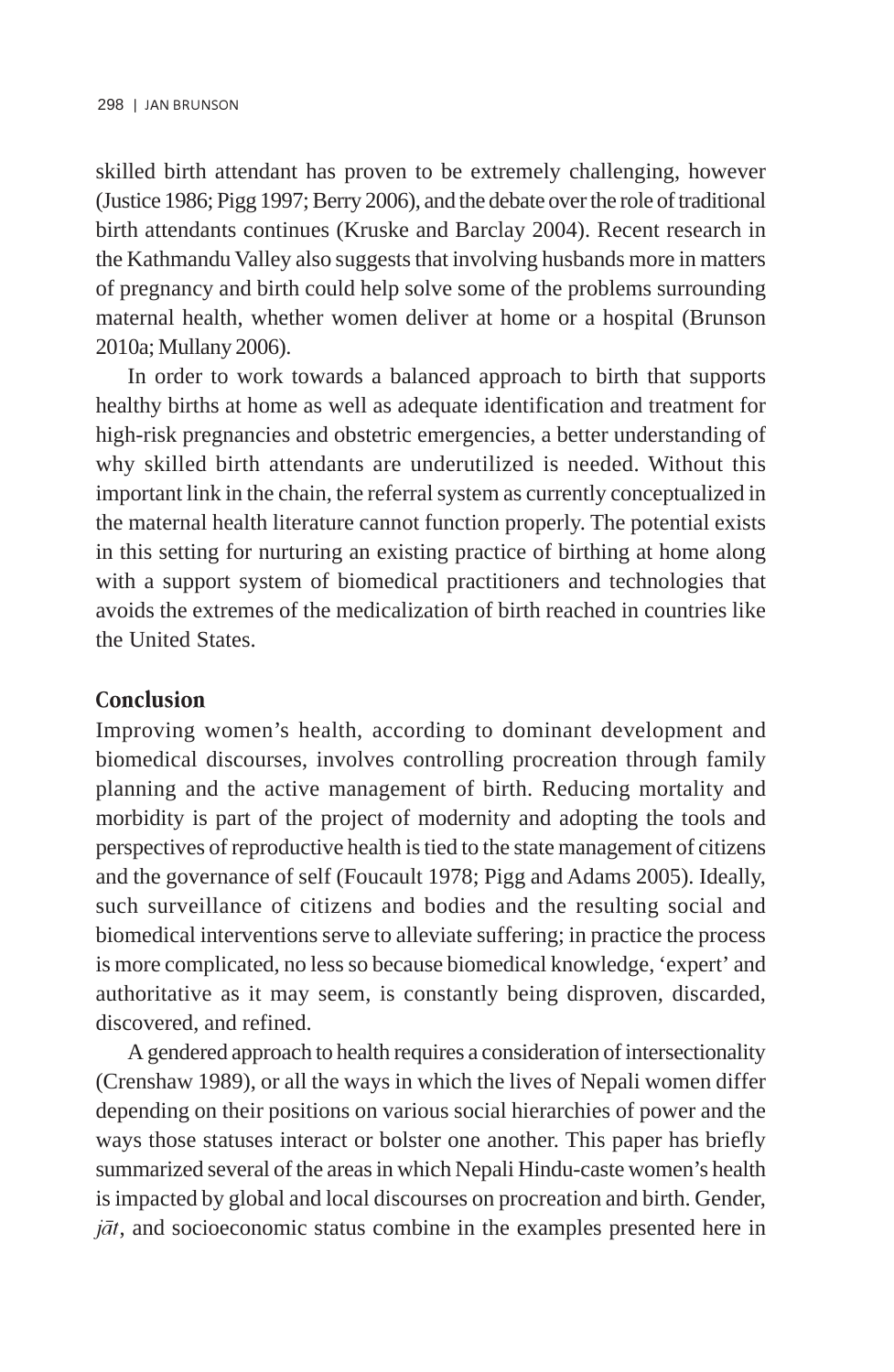particular ways that amplify or diminish the power of these discourses. The section on autonomy emphasized the multiple ways poverty can affect women's well-being: low socioeconomic status loosens some of the traditional high-caste gender norms, but concurrently it can sacrifice women's ability to maintain good health. From the section on family planning, it becomes apparent how the modern project of fertility reduction in the global South has impacted the lives of women who strive to limit their family size through contraceptive technologies while still producing a son. The final section on biomedicine and birth suggests that rather than follow some of the missteps of biomedical system in the global North, Nepal is well-positioned to capitalize on the existing practice of birth at home as long as women receive adequate support during delivery and a functioning referral system is in place.

There is an inherent danger of reifying the tendency to equate 'women's health' solely with matters of reproduction, or essentialize women as procreators, by focusing on family planning and maternal health. Nonetheless, these are major sources of morbidity and mortality for Nepali women, as well as the main ways that biomedicine and development affect their embodied experience. While these important lines of research should not be abandoned, areas of women's health not related to procreation deserve exploration. In addition, the binary quality of gender goes unquestioned in this paper, and future research will do well to move beyond binary and heteronormative assumptions about the gendered aspects of health. Last, the meaning of  $i\bar{a}t$ is not static, and future studies of gender and caste need to redefine it according to how it exists in praxis. Understanding better the ways that women's multiple socially constructed identities – such as  $j\bar{a}t$ , ethnicity, class, education, and sexuality – interact and combine are essential to improving 'women's health' in the future.

#### Acknowledgements

I would like to acknowledge funding for this research from a Fulbright-Hays Doctoral Dissertation Research Award, Brown University's Andrew Mellon Program in Anthropological Demography at the Population Studies and Training Center, and Bowdoin College's Fletcher Award to support faculty research. I owe much gratitude to Meena Manandhar and Manoj K. Shrestha for their assistance with my research in Nepal over the years. I would also like to thank Barbara Grossman-Thompson for inviting me to participate in this special issue and for significantly improving this article through her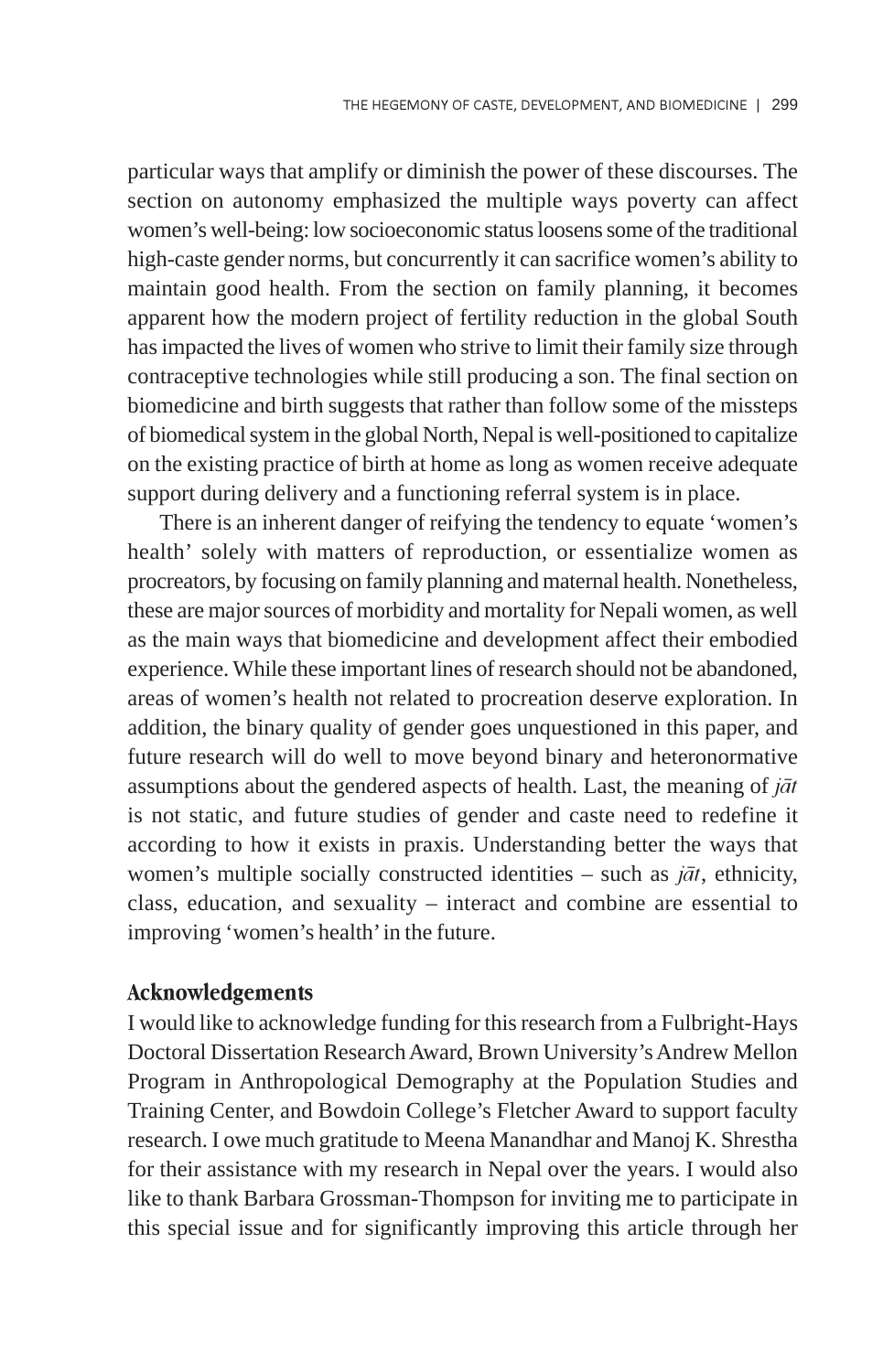substantive comments and editing. Likewise, I thank the anonymous reviewers for their contributions.

### Bibliography

- Ahearn, Laura. 2001. *Invitations to Love: Literacy, Love Letters, and Social Change in Nepal*. Ann Arbor: University of Michigan Press.
- Bell, Susan. 2009. *DES Daughters: Embodied Knowledge and the Transformation of Women's Health Politics.* Philadelphia: Temple University Press.
- Bennett, Lynn. 1983. *Dangerous Wives and Sacred Sisters: Social and Symbolic Roles of High-Caste Women in Nepal*. New York: Columbia University Press.
- Berry, Nicole S. 2006. Kaqchikel Midwives, Home Births, and Emergency Obstetric Referrals in Guatemala: Contextualizing the Choice to Stay at Home. *Social Science and Medicine* 62(8): 1958–1969.
- Bloom, Shelah, David Wypij, and Monica Das Gupta. 2001. Dimensions of Women's Autonomy and the Influence on Maternal Health Care Utilization in a North Indian City. *Demography* 38(1): 67–78.
- Brunson, Jan. 2010a. Confronting Maternal Mortality, Controlling Birth in Nepal: The Gendered Politics of Receiving Biomedical Care at Birth. *Social Science and Medicine* 71(10): 1719–1727.
- Brunson, Jan. 2010b. Son Preference in the Context of Fertility Decline: Limits to New Constructions of Gender and Kinship in Nepal. *Studies in Family Planning* 41(2): 89–98.
- Brunson, Jan. n.d. Planning Families in Nepal. Manuscript submitted for publication.
- Cameron, Mary M. 1998. *On the Edge of the Auspicious: Gender and Caste in Nepal*. Urbana: University of Illinois Press.
- Cheyney, Melissa. 2010. *Born at Home: The Biological, Cultural, and Political Dimensions of Maternity Care in the United States*. Belmont: Wadsworth.
- Crenshaw, Kimberlé. 1989. Demarginalizing the Intersection of Race and Sex. *University of Chicago Legal Forum* 140: 139–167.
- Croll, Elisabeth. 2000. *Endangered Daughters: Discrimination and Development in Asia*. New York: Routledge.
- Csordas, Thomas J. 1990. Embodiment as a Paradigm for Anthropology. *Ethos* 18(1): 5–47.
- Csordas, Thomas J. 1994. Introduction: The Body as Representation and Being-inthe-World. In *Embodiment and Experience: The Existential Ground of Culture and Self*. Thomas J. Csordas, ed., pp. 1–24. New York: Cambridge University Press.
- Csordas, Thomas J. 1999. The Body's Career in Anthropology. In *Anthropological Theory Today*. Henrietta L. Moore, ed., pp. 172–205. Boston: Polity.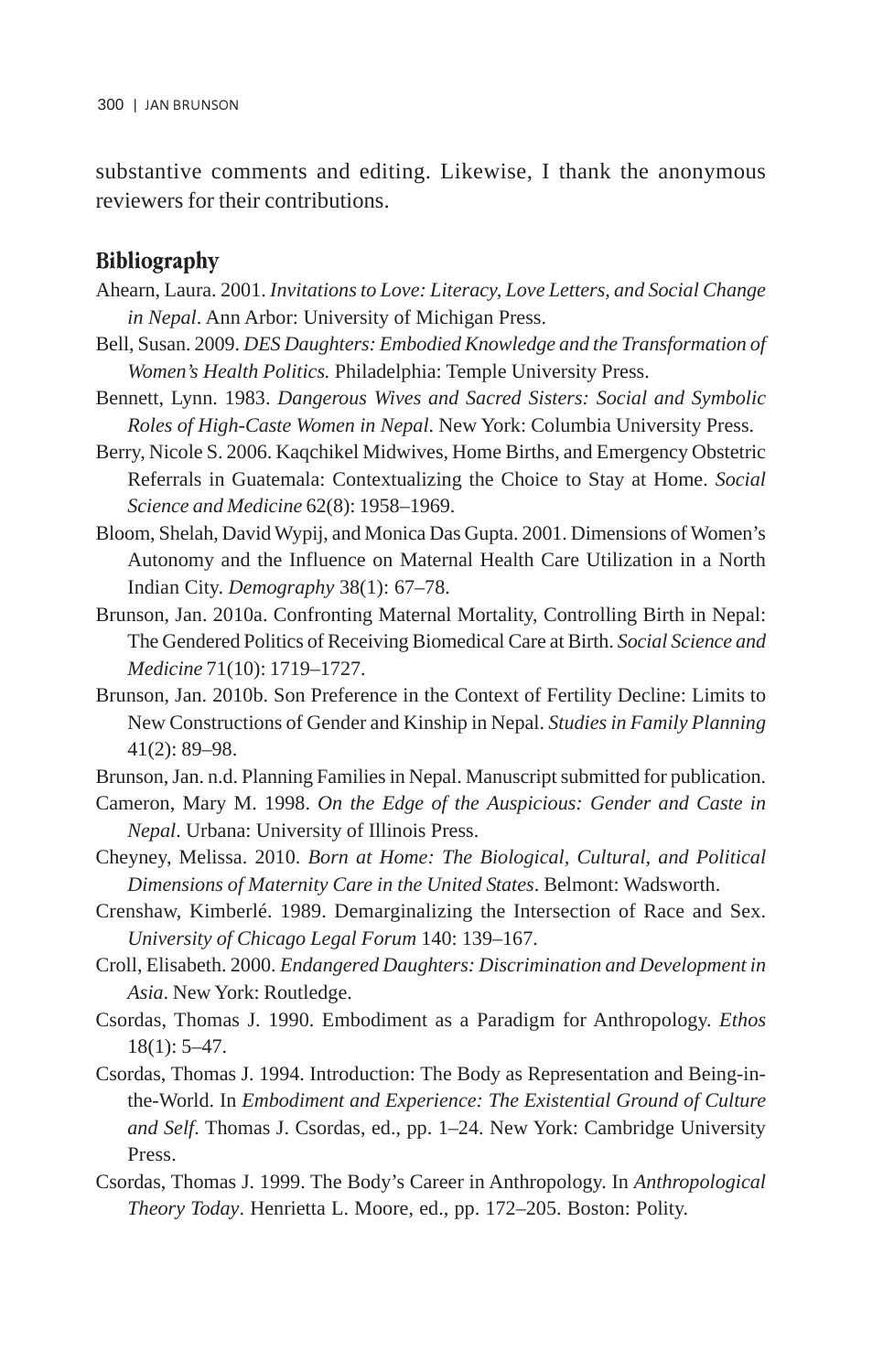- Das Gupta, Monica. 1995. Life Course Perspectives on Women's Autonomy and Health Outcomes. *American Anthropology* 97(3): 481–491.
- Davis-Floyd, Robbie, Lesley Barclay, Jan Tritten and Betty-Anne Daviss. 2009. *Birth Models that Work*. Berkeley: University of California Press.
- Davis-Floyd, Robbie E. and Carolyn F. Sargent. 1997. Introduction: The Anthropology of Birth. In *Childbirth and Authoritative Knowledge: Cross-Cultural Perspectives*. Robbie E. Davis-Floyd and Carolyn F. Sargent, eds., pp. 1–51. Berkeley: University of California Press.
- Des Chene, Mary. 1998. Fate, Domestic Authority, and Women's Wills. In *Selves in Time and Place*. Deborah Skinner, Dorothy Holland, and Alfred Pach III, eds., pp. 19–50. Lanham: Rowmanand Littlefield Publishers, Inc.
- Ehrlich, Paul. 1968. *The Population Bomb*. New York: Ballantine Books.
- Escobar, Arturo. 1994. *Encountering Development: The Making and Unmaking of the Third World*. Princeton: Princeton University Press.
- Ferguson, James. 1997. Anthropology and Its Evil Twin 'Development' in the Constitution of a Discipline. In *International Development and the Social Sciences*. Frederick Cooper and Randall M. Packard, eds., pp. 150–175. Berkeley: University of California Press.
- Foucault, Michel. 1973. *Birth of the Clinic: An Archaeology of Medical Perception*. London: Random House.
- Foucault, Michel. 1978. *The History of Sexuality: An Introduction.* New York: Random House.
- Foucault, Michel. 1979. Governmentality. *Ideology and Consciousness* 6: 5–21.
- Ghuman, Sharon, Helen Lee and Herbert Smith. 2006. Measurement of Women's Autonomy According to Women and their Husbands: Results from Five Asian Countries. *Social Science Research* 35(1): 1–28.
- Greenhalgh, Susan. 1995. Anthropology Theorizes Reproduction: Integrating Practice, Political Economy, and Feminist Perspectives. In *Situating Fertility: Anthropology and Demographic Inquiry*. Susan Greenhalgh, ed., pp. 3–28. Cambridge: Cambridge University Press.
- Jordan, Brigette. 1978. *Birth in Four Cultures: A Cross-Cultural Investigation of Childbirth in Yucatan, Holland, Sweden, and the United States*. Montreal: Eden Press.
- Justice, Judith. 1986. *Policy, Plans, and People: Foreign Aid and Health Development*. Berkeley: University of California Press.
- Koblinsky, Marjorie and Oona Campbell. 2003. Factors Affecting the Reduction of Maternal Mortality. In *Reducing Maternal Mortality: Learning from Bolivia, China, Egypt, Honduras, Indonesia, Jamaica, and Zimbabwe*. Marjorie Koblinsky, ed., pp. 5–37. Washington, D.C.: World Bank.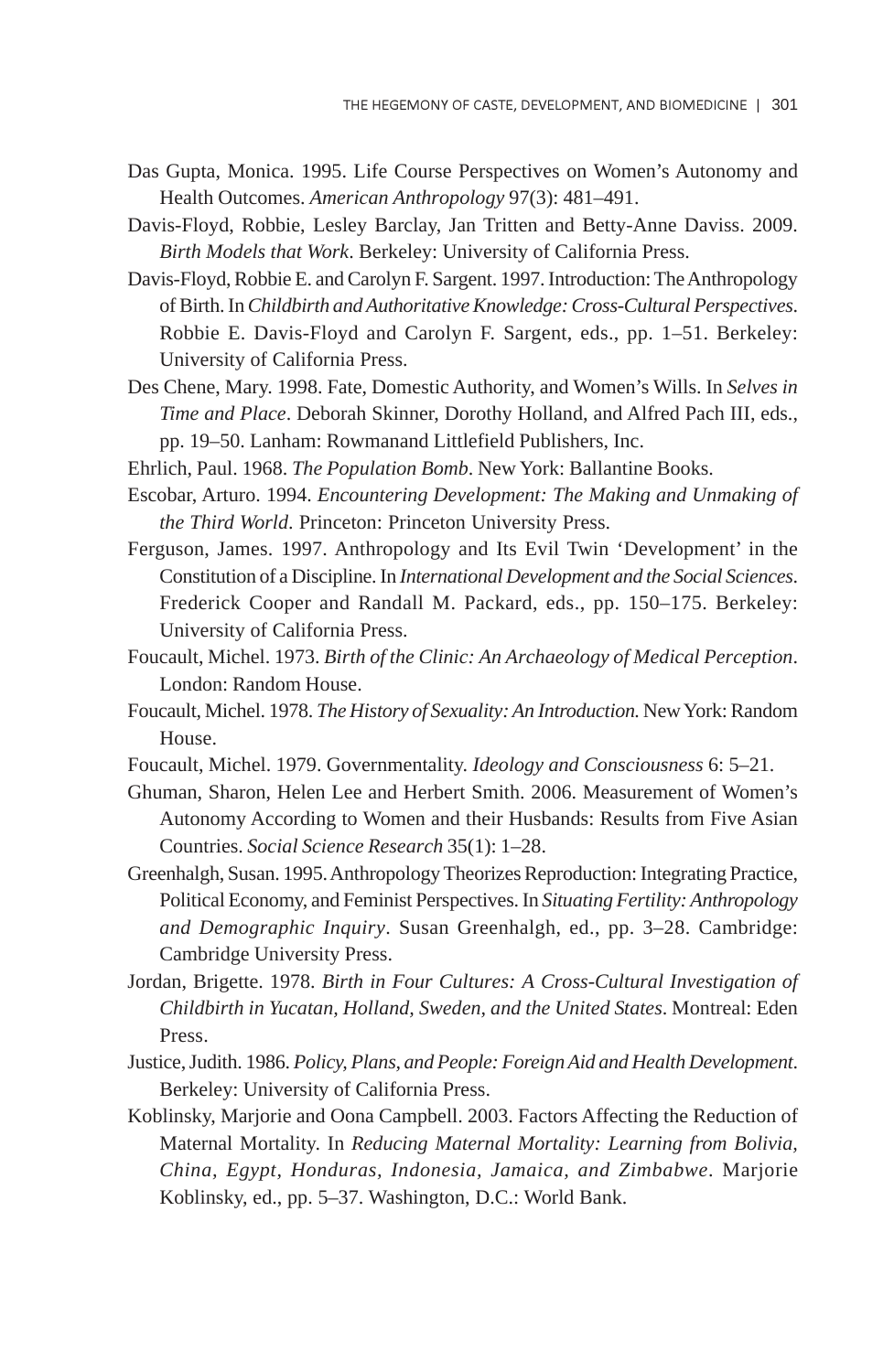- Kruske, Sue and Lesley Barclay. 2004. Effect of Shifting Policies on Traditional Birth Attendant Training. *The Journal of Midwifery and Women's Health* 49(4): 306–311.
- Kukla, Rebecca, Miriam Kuppermann, Margaret Little, Anne Drapkin Lyerly, Lisa M. Mitchell, Elizabeth M. Armstrong and Lisa Harris. 2009. Finding Autonomy in Birth. *Bioethics* 23(1): 1–8.
- Liechty, Mark. 2003. *Suitably Modern: Making Middle-Class Culture in a New Consumer Society*. Princeton: Princeton University Press.
- Lock, Margaret and Patricia A. Kaufert. 1998. Introduction. In *Pragmatic Women and Body Politics.* Margaret Lock and Patricia A. Kaufert, eds., pp. 1–27. Cambridge: Cambridge University Press.
- Lyerly, Anne Drapkin, Lisa M. Mitchell, Elizabeth M. Armstrong, Lisa Harris, Rebecca Kukla and Miriam Kuppermann. 2007. Risks, Values, and Decision Making Surrounding Pregnancy. *Obstetrics and Gynecology* 109(4): 979–984.
- March, Kathryn. 2002. *"If Each Comes Halfway": Meeting Tamang Women in Nepal*. Ithaca: Cornell University Press.
- Mason, Karen O. 2001. Gender and Family Systems in the Fertility Transition. *Population and Development Review* 27(Supplement): 160–176.
- Morgan, Philip and Bhanu Niraula. 1995. Gender Inequality and Fertility in Two Nepali Villages. *Population and Development Review* 21(3): 541–561.
- Mullany, Britta C. 2006. Barriers to and Attitudes towards Promoting Husbands' Involvement in Maternal Health in Katmandu, Nepal. *Social Science and Medicine* 62(11): 2798–2809.
- Mumtaz, Zubia and Sarah Salway. 2009. Understanding Gendered Influences on Women's Reproductive Health in Pakistan: Moving Beyond the Autonomy Paradigm. *Social Science and Medicine* 68(7): 1349–1356.
- Murray, Susan F. and Stephen C. Pearson. 2006. Maternity Referral Systems in Developing Countries: Current Knowledge and Future Research Needs. *Social Science and Medicine* 62(9): 2205–2215.
- National Planning Commission. 1992. *Eighth Plan (1992–1997)*. Kathmandu: National Planning Commission.
- National Planning Commission. 1997. *Ninth Plan (1997–2002)*. Kathmandu: National Planning Commission.
- Pigg, Stacy. 1992. Inventing Social Categories through Place: Social Representations and Development in Nepal. *Comparative Studies in Society and History* 34(3): 491–513.
- Pigg, Stacy. 1997. Authority in Translation: Finding, Knowing, Naming, and Training "Traditional Birth Attendants" in Nepal. In *Childbirth and Authoritative Knowledge: Cross-Cultural Perspectives*. Robbie E. Davis-Floyd and Carolyn F. Sargent, eds., pp. 233–262. Berkeley: University of California Press.